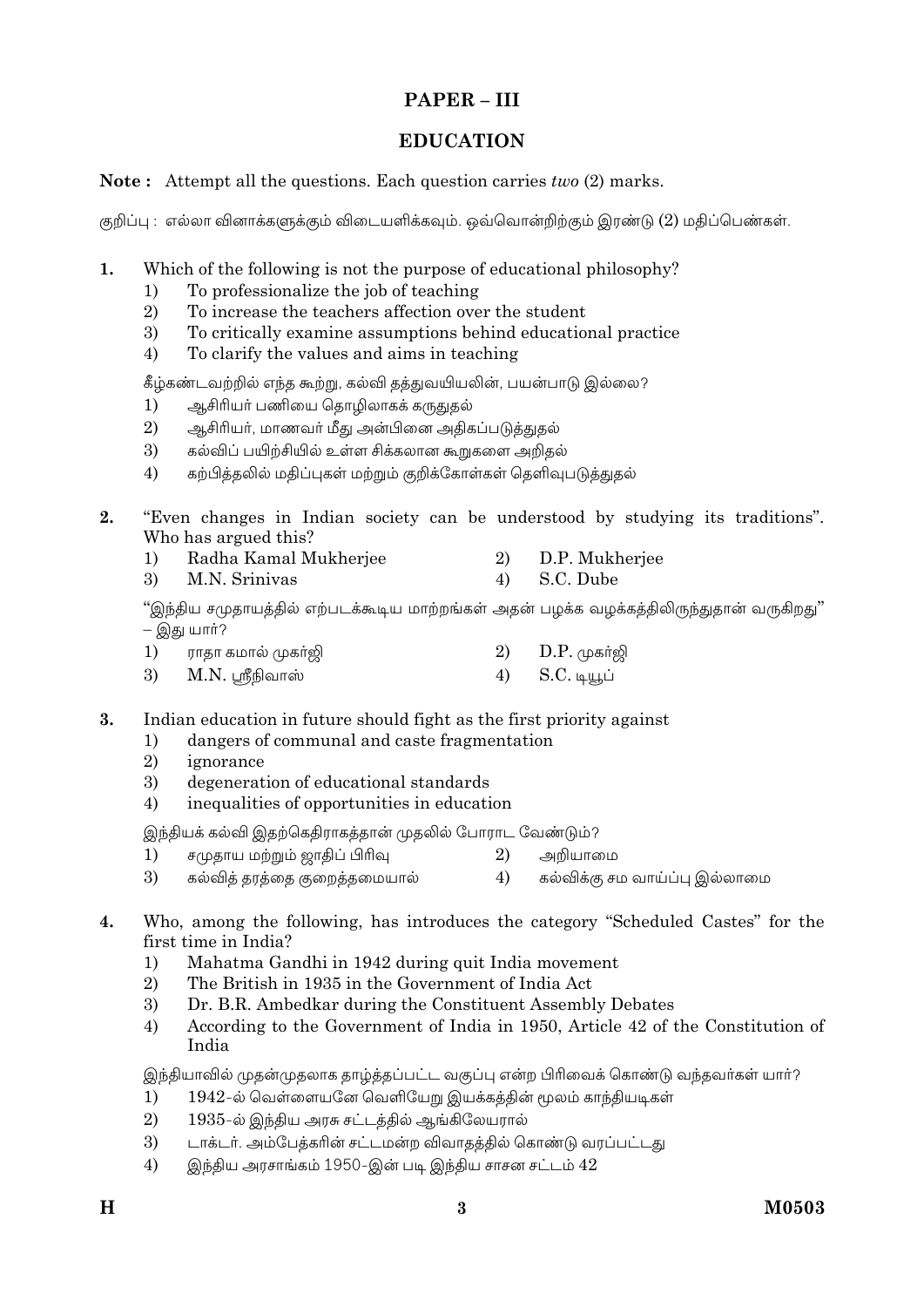- **5.** The main aim of educational psychology is
	- 1) to provide an understanding of appropriate educational practices
	- 2) to equip the teacher with sound subject knowledge
	- 3) to provide a framework for research
	- 4) to make the children keep quiet

கல்வி உளவியலின் முதன்மையான நோக்கம்

- $1$ ) அதற்கான கல்வி முறைகளை புரிந்து கொள்வதற்கு வழிவகுப்பதாகும்
- 2) சிறந்த பாடப்பொருள் அறிவை பெறும்படி ஒரு ஆசிரியரை பயிற்றுவிப்பதாகும்
- 3) ஆராய்ச்சி கட்டமைப்பை வழங்குவதாகும்
- $4$ ) குழந்தைகளை அமைதியாக இருக்க வைப்பதாகும்
- **6.** The subject matter of Psychology is
	- 1) socialization 2) perception of form
	- 3) development 4) behaviour

உளவியலின் பாடப்பொருள் என்பது

1) சமூகமயமாதல்  $(2)$  புலன்காட்சி 3) •ß÷ÚØÓ® 4) |hzøu

**7.** Psychology has began to be studied as a science in Germany in the year

| 1) 1890 | 2) 1879 |
|---------|---------|
| 3) 1820 | 4) 1829 |

ஜெர்மனியில் உளவியலை அறிவியலாக ஆய்வுபடுத்தப்பட்ட ஆண்டு

| 1) 1890 | 2) 1879 |
|---------|---------|
| 3) 1820 | 4) 1829 |

- **8.** Sympathetic activation results in
	- 1) an increase in the heart rate
	- 2) decrease in the heart rate
	- 3) decrease in the pulse rate
	- 4) decrease in sweating

அனுதாபச் செயல்படுத்துதலின் பின்விளைவாவது

- 1) இதய துடிப்பு அதிகரிக்கும்
- 2) இதய துடிப்பு குறையும்
- 3) நாடித்துடிப்பு குறையும்
- 4) வியர்த்தல் குறையும்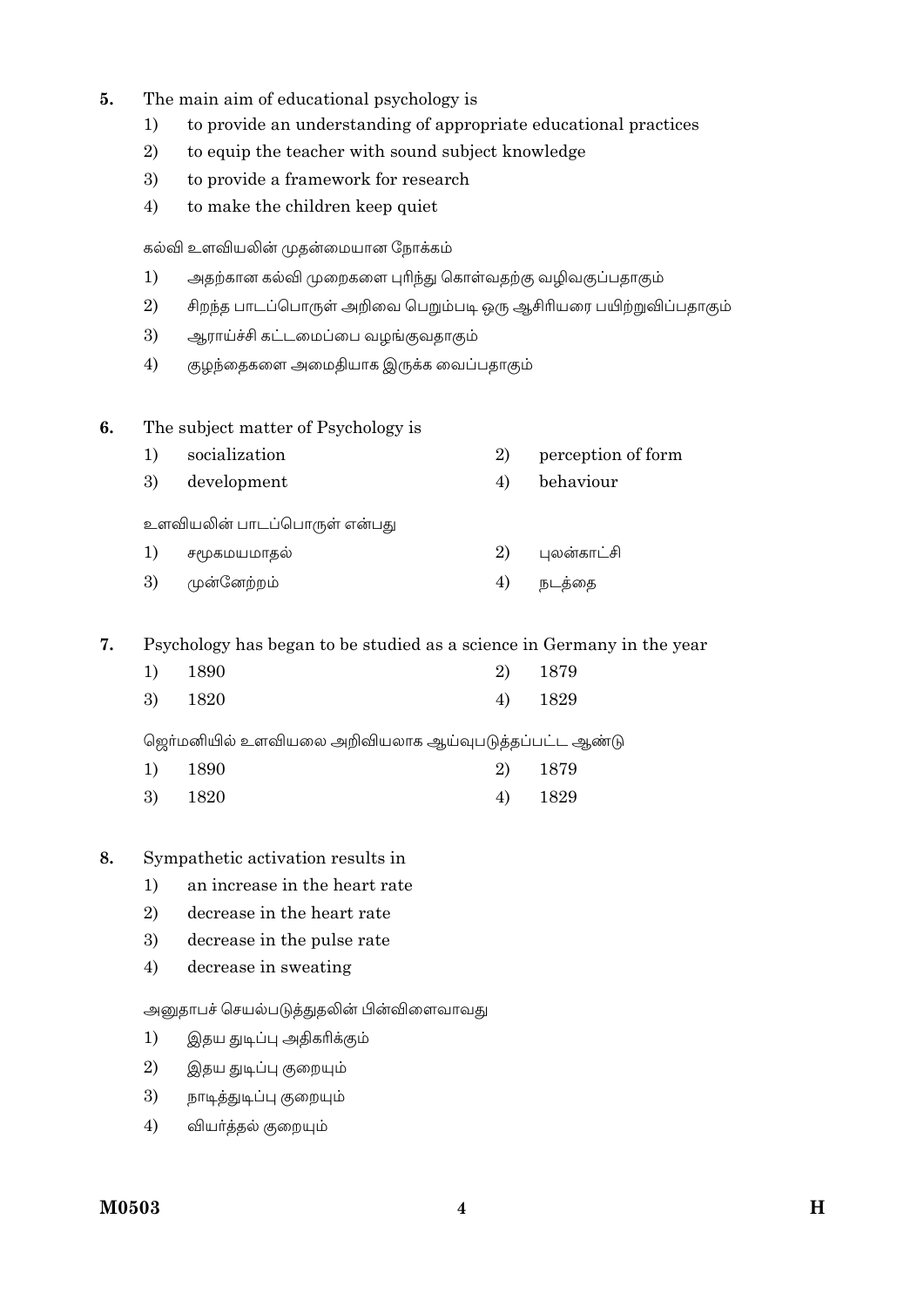**9.** Score based on statistical comparison of an individual's performance with the average performance of others in that age group is known as 1) Intelligence Level 2) Deviation IQ 3) IQ 4) Mental age ஒரே வயதுடைய தனி நபரின் செயல்பாட்டினை, மற்றவர்களின் சராசரி செயல்பாட்டுடன் ்பள்ளியியல் ரீதியாக ஒப்பீட்டு கூறுவது 1) ~snÔÄ AÍÄ 2) ~snÔÄ D¼¸¢x »UP® 3) ~snÔÄ DÄ 4) ©ÚÁ¯x **10.** People behave as if they were at an earlier stage of development are involved in 1) repression 2) reaction formation 3) regression 4) displacement மனிதர்களின் முந்தைய வளர்ச்சி நிலையில் கீழ்கண்டவற்றுள் எது உள்ளடக்கியது  $1)$  அடக்குமுறை முறை முறை 2) எதிர்வினை உருவாக்கம் 3) ¤ßÚøhÄ 4) Ch¨ö£¯ºa] **11.** Tests meant to predict future performance are 1) diagnostic tests 2) standardized tests 3) achievement tests 4) aptitude tests வருங்கால செயல்கிறன்களை கணிக்க நடக்கப்படும் கேர்வ 1) SøÓ¯Ôa ÷\õuøÚ 2) u쨣kzu¨£mh ÷\õuøÚ  $3)$  அடைவுச் சோகனை  $4)$  கிறனரிச் சோகனை **12.** Conflicts or concerns that persist beyond the developmental period in which they first occur are called 1) fixations 2) instincts 3) defense mechanisms 4) none of these வளா்இளம்பருவத்தில் நீடித்திருக்கும் கவலைகளுக்கும், மோதல்களுக்கும் அப்பால் நிலைத்திருக்கக்கூடியது 1) {ø»¨£õk 2) EnºÄ 3) பாதுகாப்பு வழிமுறைகள்  $\qquad \qquad \text{4)}$  இவற்றில் எதுவுமில்லை **13.** A tenth class boy announces that he is going to kill himself. Which technique should a counselor immediately employ? 1) Direct approach 2) Non-directive approach 3) Analytic approach 4) Cognitive approach ஒரு பத்தாவது வகுப்பு சிறுவன் தானே தன்னைக் கொல்லப் போவதாக அறிவிக்கிறான். இதில் எந்த நுட்பத்தை ஒரு ஆலோசகர் உடனடியாக நியமிக்க வேண்டும்?

- $1)$  பெருடி அணுகுமுறை பெரும்  $(2)$  எதிர்மறை அணுகுமுறை
- 3) பகுப்பாய்வு அணுகுமுறை  $(4)$  அறிவாற்றல் அணுகுமுறை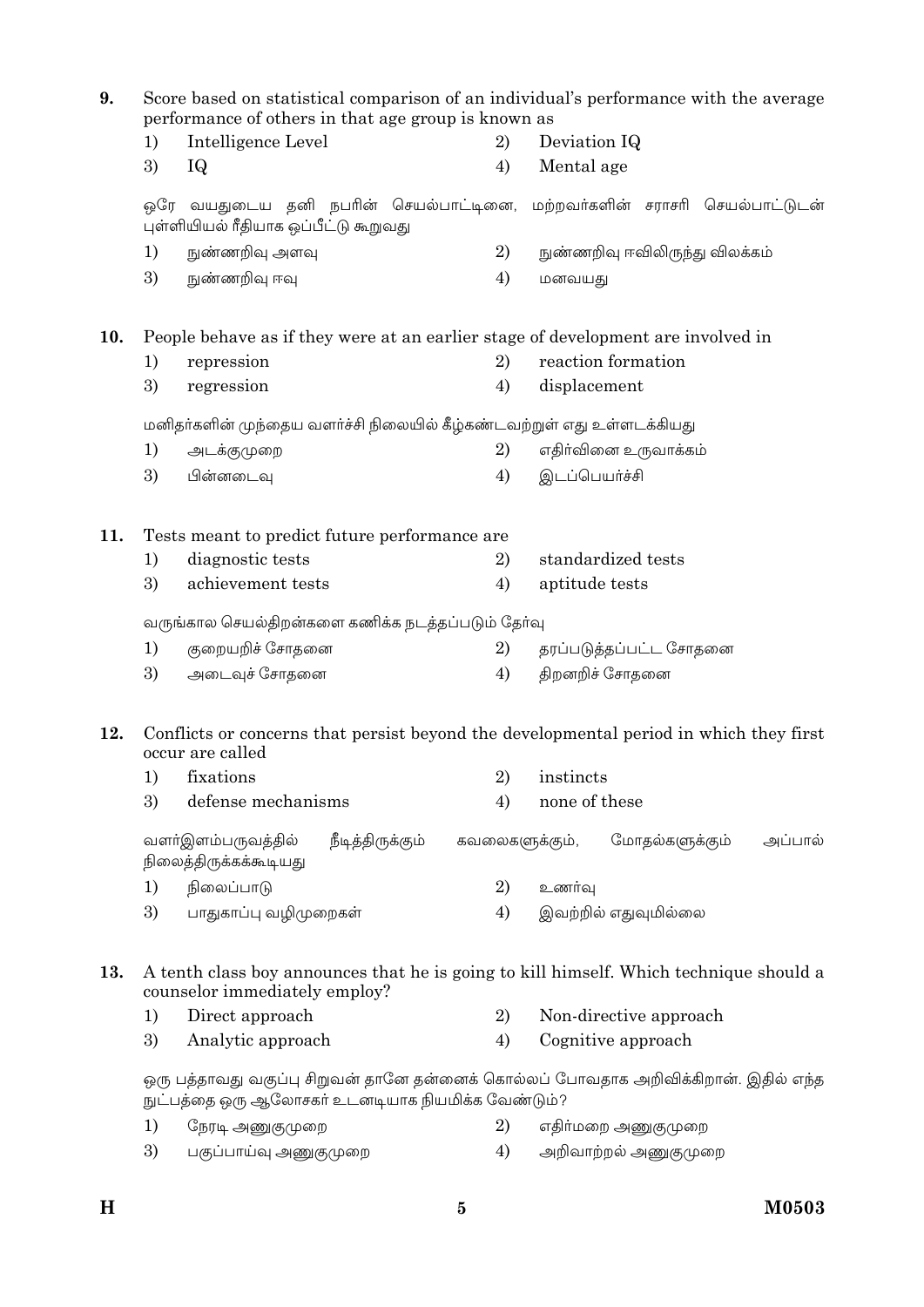$14.$ Which theorist stated that one is fulfilling one's self-concept in making a vocational choice?

- $1)$ John Holland  $2)$ Kenneth Hovt
- 3) Anne Roe  $4)$ Donald Super

எந்த கோட்பாட்டாளா் ஒரு தொழில்பயிற்சித் தோ்வு சுய கருத்தை நிறைவேற்றும் என்று கூறியவா்?

- $1)$ ஜான் ஹாலண்டு 2) கெனத் ஹோயட்
- 3) ஆனி ராய் 4) டொனால்டு சூப்பர்

#### 15. UNESCO's four pillar for 21<sup>st</sup> century are

- Learning to listen, learning to read, learning to speak, learning to write  $1)$
- 2) Learning to know, learning to do, learning to live together, learning to be
- 3) Learning to survive, learning to excel, learning towards self actualisation, learning to be
- 4) Learning to learn, learning to achieve, learning to excel, learning to be always first

21-ம் நூற்றாண்டின் யுனெஸ்கோவின் நான்கு தூண்கள் என்பது

- $1)$ கற்றலில் கவனித்தல், கற்றலில் படித்தல், கற்றலில் பேசுதல், கற்றலில் எழுதுதல்
- 2) கற்றலில் தெரிந்து கொள்ளுதல், கற்றலில் செய்முறை, கற்றலில் ஒன்றுபோல் வாழ, கற்றபடி இருத்தல்
- கற்றபடி வாழ்தல், கற்றலில் சிறப்பு, கற்றல் எப்பொழுதும் முழுமை பெறுகல், கற்றபடி 3) இருத்தல்
- கற்றல் கற்க, கற்றல் அடைவு, கற்றல் சிறப்பு, கற்றல் எப்பொழுதும் முழுமை பெறுதல் 4)
- 16. Which one of the following assumptions cannot be tested through a research hypothesis?
	- Growth of intellect does not depend on age and training of any child  $1)$
	- 2) Prejudiced people develop negative attitude towards an object they dislike
	- 3) Academic attitude is contributory function of academic achievement
	- 4) Learning is facilitated by advance organizers

பின்வரும் யூகங்களில் எது ஆராய்ச்சி கருதுகோள் மூலம் சோதனை செய்ய முடியாது?

- ஒரு குழந்தையின் அறிவின் வளர்ச்சி அவர்களின் வயது மற்றும் பயிற்சியை பொருத்து  $1)$ இல்லை
- 2) பாரபட்சமான மக்கள் அவர்கள் வெறுக்கும் பொருளினை பற்றி எதிர்மறையான அணுகுமுறையை உருவாக்கி கொள்வா்
- 3) கல்வி அணுகுமுறையானது கல்வி சாதனைகளின் பங்களிப்பு செயல்பாடு ஆகும்
- 4) முன்கூட்டிய அமைப்பாளர்களால் கற்றல் எளிதாக்கப்படுகிறது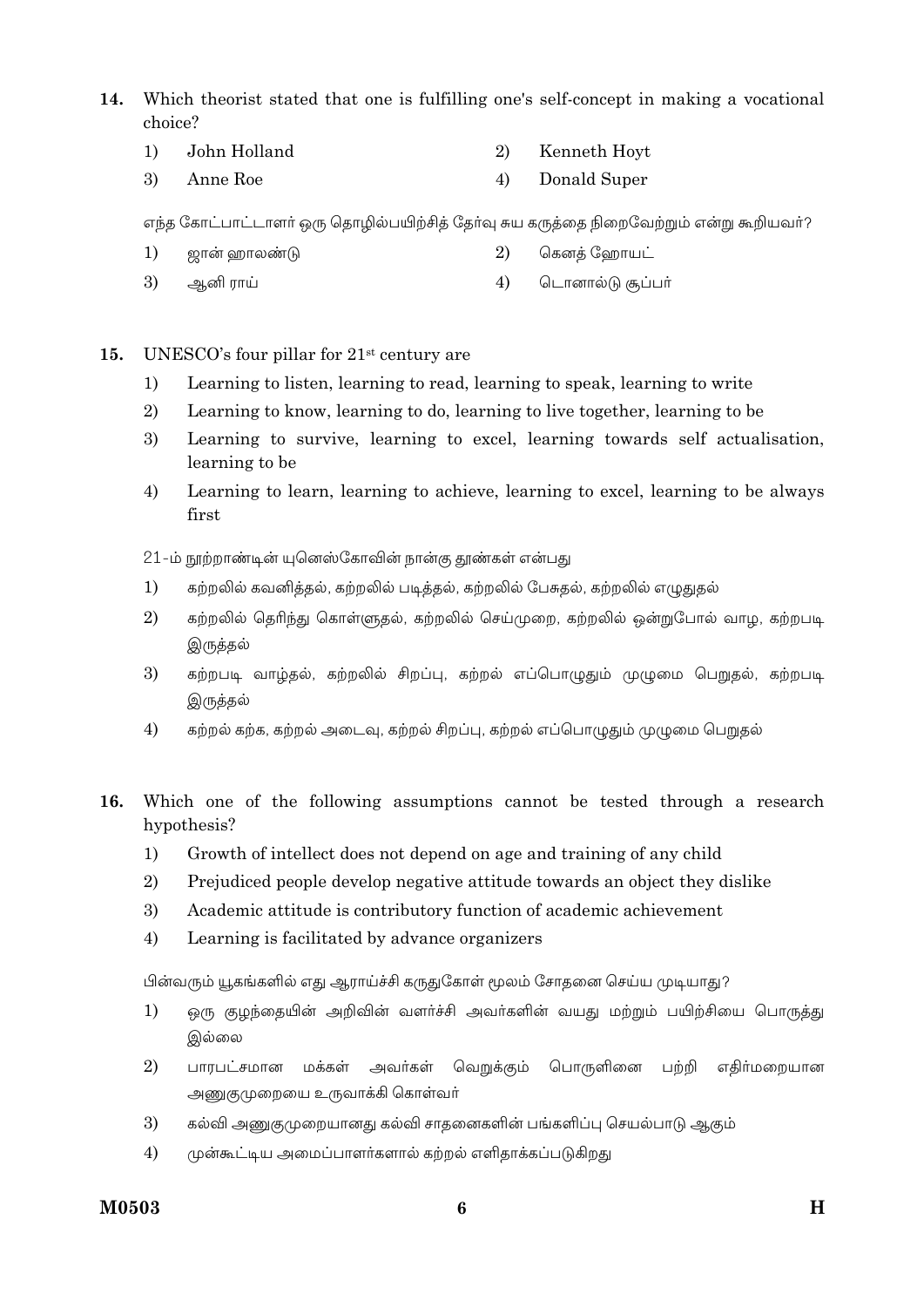### $17$ Match the following:

## List I

- Historical research  $(a)$
- $(b)$ Descriptive research
- $\left( \mathrm{c}\right)$ Experimental research  $Codes:$

|    | (a)     | (b)           | $\left( \mathrm{c}\right)$ |
|----|---------|---------------|----------------------------|
| 1) | $\rm C$ | A             | B                          |
| 2) | A       | В             | С                          |
| 3) | B       | C             | А                          |
| 4) | A       | $\mathcal{C}$ | B                          |

பின்வருவனவற்றை பொருத்துக

பட்டியல் I

- $(a)$ வரலாற்று ஆராய்ச்சி
- $(b)$ விளக்கமான ஆராய்ச்சி
- சோதனை ஆராய்ச்சி  $\left( \mathrm{e}\right)$

குறியீடுகள் :

|    | (a) | (b) | $\left( \mathrm{e}\right)$ |
|----|-----|-----|----------------------------|
| 1) | C   | Α   | B                          |
| 2) | A   | B   | С                          |
| 3) | B   | С   | A                          |
| 4) | А   | €   | B                          |

# List II

- $\mathbf{A}$ Internal inconsistencies
- **B.** External criticism
- $C_{\cdot}$ External validity

பட்டியல் II

- $A_{1}$ அக குறையிடுகள்
- $\mathbf{B}$ புற விமா்சனம்
- $C_{\cdot}$ புற ஏற்புடைமை

Which one of the following is the definitive characteristic of qualitative research? 18.

- Researcher's subjective reflectivity  $1)$
- $\overline{2}$ Use of interview as the major technique
- $\mathbf{3}$ Ambiguity in generalizations
- $4)$ Convenient sampling

பின்வருவனவற்றுள் எது பண்பு ஆராய்ச்சியின் உறுதியான சிறப்பியல்பு?

- ஆராய்ச்சியாளருடைய அகநிலை எதிரொளிப்பு  $1)$
- $\overline{2}$ முக்கிய தொழில்நுட்பமாக பேட்டியை பயன்படுத்துதல்
- 3) பொதுமைபடுத்துதலில் தெளிவற்ற தன்மை
- $4)$ வசதியான மாதிரிநுட்பம்

19. The post-test only design with non-equivalent groups is likely to control, for which of the following threats to internal validity?

- $1)$ 2) Differential selection History
- 3) Additive and interactive effects  $4)$ Differential attrition

பின் சோதனை மட்டும் கொண்ட வடிவமைப்பில் சமமில்லாத குழுக்கள் பின்வரும் எந்த அக ஏற்புடைமையை கட்டுபடுத்த வாய்ப்புள்ளது?

- $2)$  $1)$ வேறுபட்ட தேர்வு வரலாறு
- 3) கூட்டல் மற்றும் ஊடாகும் விளைவு  $4)$ வேறுபட்ட மாதிரி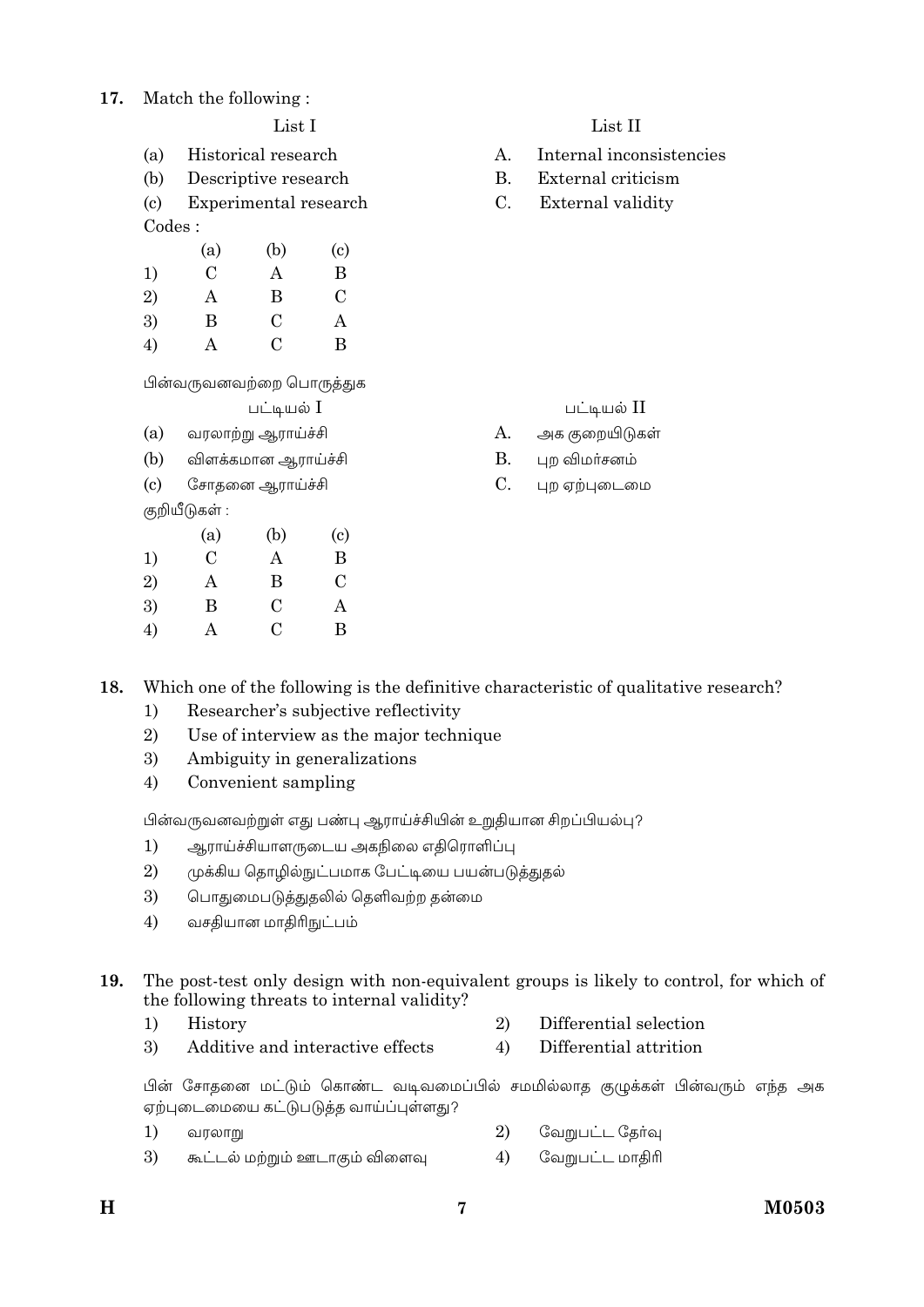## **20.** The vocationalisation of education leads to

- 1) The maximum utilization of the material resources of the country
- 2) Transform the students to earning machineries
- 3) Increase of drop outs
- 4) All the above

தொழில் கல்வி வழிநடத்துவது:

- 1) நாட்டில் உள்ள பொருள் சார்ந்த வளங்களை அதிக அளவில் பயன்படுத்துதல்
- $2)$  மாணவர்களை இயந்திரங்கள் சார்ந்த தொழில் சம்பாதிக்க மாற்றுவது
- 3) இடைநிற்றல் அதிகரிக்கிறது
- 4) மேற்கண்ட அனைத்தும்

### **21.** Government of India formed MHRD

- 1) On 26th Sept. 1985 2) On 26th Sept. 1987
- 3) On 26th Sept. 1988 4) None of the above

மத்திய மனிதவள மேம்பாட்டு அமைச்சகம் இந்திய அரசால் எப்போது நிறுவப்பட்டது?

- 1) 26 செப்டம்பர் 1985 20 20 26 செப்டம்பர் 1987
- 3) 26 ö\¨h®£º 1988 4) ÷©ØPsh HxªÀø»
- **22.** Which of the following is the important feature of Open University?
	- 1) Relaxed entry requirements
	- 2) Strict in course combination
	- 3) Minimum usage of multimedia technology
	- 4) All the above

திறந்தவெளி பல்கலைக்கழகத்தின் முக்கிய அம்சங்கள் எவை?

- 1) நிம்மதி அனுமதி சேவைகள்  $\qquad \qquad \text{2)}$  கடுமையான பாட இணைவு
- $3)$  பல்லூடகத்தின் பயன்பாடு குறைதல்  $4)$  மேற்கண்ட அனைத்தும்
- **23.** What is the major weakness in curriculum construction?
	- 1) Planners
	- 2) Teachers
	- 3) Views that each child is "developmentally young"
	- 4) None of the above

கலைத்திட்ட கட்டுமானத்தில் உள்ள முக்கிய குறைபாடு என்ன?

- 1) திட்டமிடுபவர்
- $2)$  ஆசிரியர்கள்
- 3) ஒவ்வொரு குழந்தையையும் இளம் மனநிலை உடையோர்களாக பார்த்தல்
- 4) <sup>பேற்கண்ட எகுமில்லை</sup>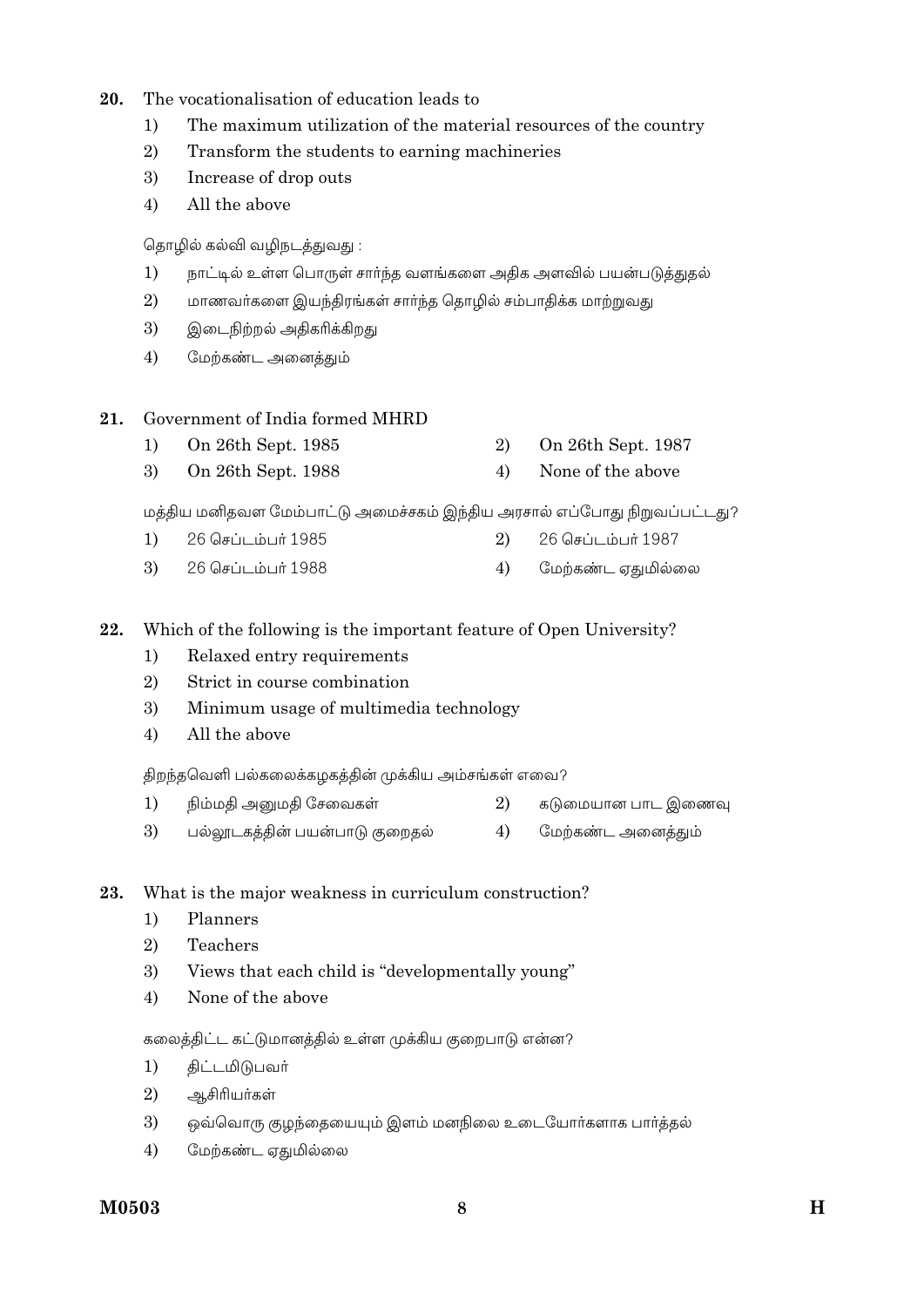- 24. Which process does empowerment is related to
	- $1)$ Controlling  $2)$ Planning
	- 3) Directing  $4)$ Organizing

அதிகாரமளிக்கும் செய்கைகளுக்குத் தொடர்பானது

- $1)$ கட்டுப்படுத்துதல் 2) திட்டமிடல்
- 3)  $\overline{4}$ இயக்குதல் ஒருங்கமைத்தல்

How does the effectiveness of leadership can be assessed? 25.

- $1)$ By evaluations from the leader's boss
- $\overline{2}$ By evaluations of the teacher
- 3) By objective indicators of group performance
- $4)$ By a variety of subjective and objective criteria

தலைமைத் திறனை எவ்வாறு மதிப்பிடலாம்?

- $1)$ தலைவர்களின் முதலாளிகளிடமிருந்து மதிப்பிடலாம்
- $\overline{2}$ ஆசிரியரின் மதிப்பிடுதல் மூலம்
- $\mathbf{3}$ குழு செயல்பாட்டில் புறவய மதிப்பிடுதல் மூலம்
- $4)$ பல்வேறு அகநிலை மற்றும் புறநிலை அடிப்படை

#### 26. Which process motivation is related to

- $1)$ Tactical decision 2) Planning
- 3) Controlling 4) Leading

ஊக்கத்திற்குத் தொடர்பான செயல்முறை

- தந்திரமான முடிவு 2) திட்டமிடல்  $1)$
- 3) கட்டுப்படுத்துதல்  $4)$ முன்னிலைப்படுத்துதல்
- Which one of the following defines a democratic leader? 27.
	- $1)$ Shares the final decision without input
	- $\overline{2}$ Seeks input and shares the final decision
	- 3) Seeks input and does not share the final decision
	- Unilaterally makes the final decision without sharing  $4)$

பின்வருவனவற்றுள் எது ஜனநாயகத் தலைவரை பற்றி வரையறுக்கிறது?

- விவாதிக்காமல் இறுதி முடிவு பகிர்தல்  $1)$
- $2)$ விவாதித்து பின் இறுதி முடிவு பகிர்தல்
- 3) விவாதித்து பின் இறுதி முடிவு பகிராதிருத்தல்
- $4)$ பகிராமல் தன்னிச்சையாக இறுதி முடிவு எடுத்தல்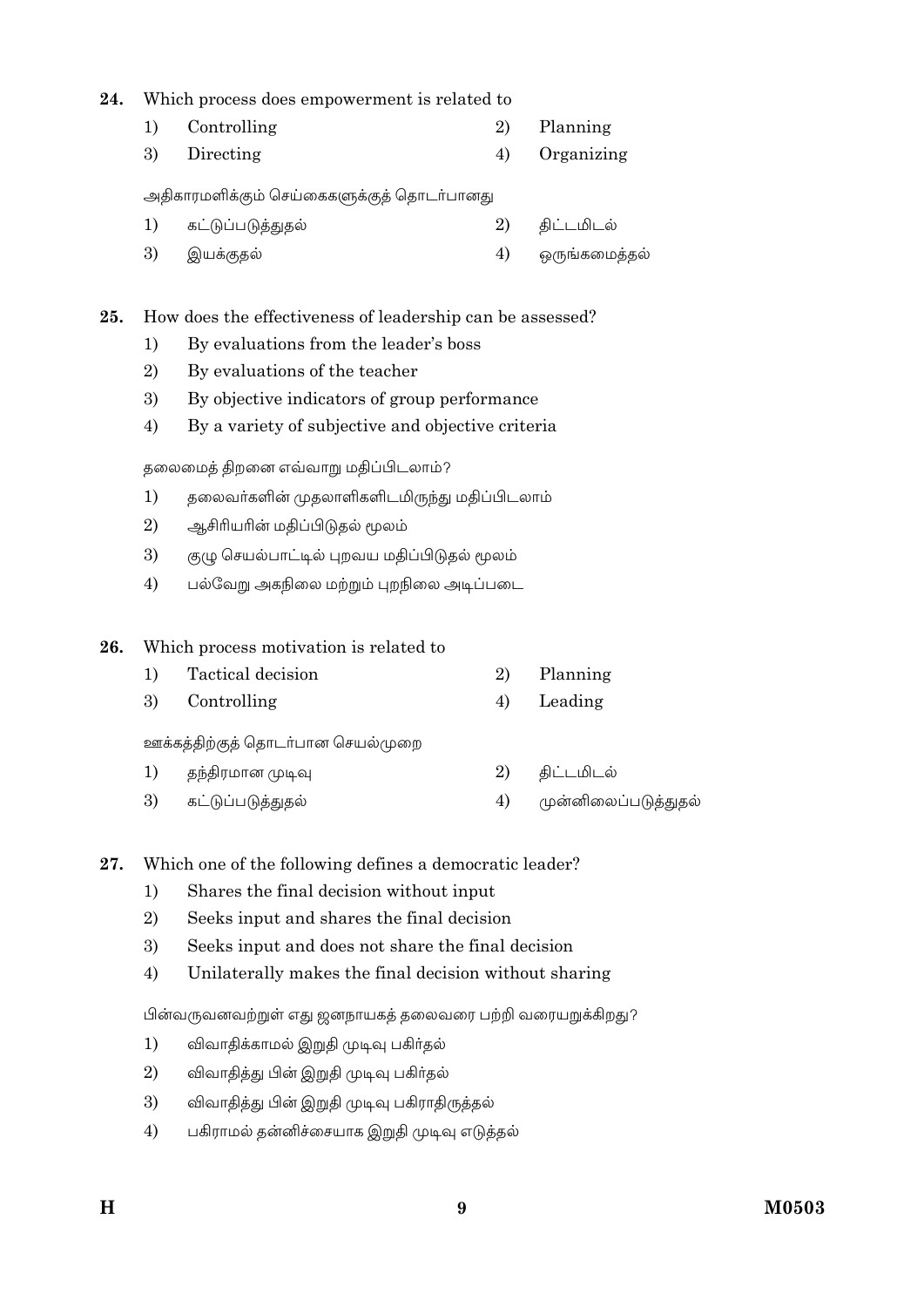| 28.<br>Test that measures learning outcome of students is — |                                                                    |                                                                                 |    |                                   |  |
|-------------------------------------------------------------|--------------------------------------------------------------------|---------------------------------------------------------------------------------|----|-----------------------------------|--|
|                                                             | 1)                                                                 | Achievement test                                                                | 2) | Aptitude test                     |  |
|                                                             | 3)                                                                 | Criterion referenced test                                                       | 4) | Norm referenced test              |  |
|                                                             |                                                                    | மாணவர்களின் கற்றல் வெளிப்பாட்டினை அளக்க உதவுவது                                 |    |                                   |  |
|                                                             | 1)                                                                 | அடைவு சோதனை                                                                     | 2) | நாட்டச் சோதனை                     |  |
|                                                             | 3)                                                                 | கூறு மேற்கோளுடைய தேர்வு                                                         | 4) | விதிமுறைக்கு உட்பட்ட தேர்வு       |  |
| 29.                                                         |                                                                    | The effectiveness of a multi-media approach in teaching can be answered through |    |                                   |  |
|                                                             | 1)                                                                 | Experimentation                                                                 | 2) | Survey                            |  |
|                                                             | 3)                                                                 | Case-studies                                                                    | 4) | Longitudinal studies              |  |
|                                                             |                                                                    | கற்றலில் பல ஊடக அணுகுமுறையின் கற்பித்தல் இதற்கு எவ்வழியே பதில் தருகிறது?        |    |                                   |  |
|                                                             | 1)                                                                 | பரிசோதனைகள்                                                                     | 2) | கணக்கெடுப்பு                      |  |
|                                                             | 3)                                                                 | தனியாள் ஆய்வு                                                                   | 4) | நீள்வெட்டு ஆய்வு                  |  |
| 30.                                                         |                                                                    | External programmed instruction is also known as                                |    |                                   |  |
|                                                             | 1)                                                                 | linear programmed instruction                                                   | 2) | internal programmed instruction   |  |
|                                                             | 3)                                                                 | interpretive programmed instruction                                             | 4) | crowderian programmed instruction |  |
|                                                             |                                                                    | வெளிதிட்டமிடப்பட்ட வழிமுறை என அறியப்படுவது                                      |    |                                   |  |
|                                                             | 1)                                                                 | நேரியல் வழிமுறை திட்டமிடுதல்                                                    | 2) | உள் வழிமுறை திட்டமிடுதல்          |  |
|                                                             | 3)                                                                 | உட்பொருள் வழிமுறை திட்டமிடுதல்                                                  | 4) | குரோடேரியன் முறையில் திட்டமிடுதல் |  |
| 31.                                                         | Which of the following is not a component of basic teaching model? |                                                                                 |    |                                   |  |
|                                                             | 1)                                                                 | Instructional objectives                                                        | 2) | Instructional procedures          |  |
|                                                             | 3)                                                                 | Instructional assessment                                                        | 4) | Performance assessment            |  |
|                                                             |                                                                    | பின்வரும் எது அடிப்படை போதனை மாற்றி கூறு இல்லை?                                 |    |                                   |  |
|                                                             | 1)                                                                 | கற்பித்தல் நோக்கங்கள்                                                           | 2) | கற்பித்தல் நடைமுறை                |  |
|                                                             | 3)                                                                 | கற்பித்தல் மதிப்பீடு                                                            | 4) | செயல்திறன் மதிப்பீடு              |  |
| 32.                                                         |                                                                    | Write the correct sequence of the following:                                    |    |                                   |  |
|                                                             | a.                                                                 | Pre-active stage                                                                |    |                                   |  |
|                                                             | $\mathbf{b}$ .                                                     | Post active stage                                                               |    |                                   |  |
|                                                             | c.                                                                 | Interactive stage                                                               |    |                                   |  |
|                                                             | Codes:                                                             |                                                                                 |    |                                   |  |
|                                                             | 1)                                                                 | b, a, c                                                                         | 2) | a, c, b                           |  |
|                                                             | 3)                                                                 | a, b, c                                                                         | 4) | b, c, a                           |  |
|                                                             |                                                                    | பின்வருவனவற்றை வரிசைபடுத்துக:                                                   |    |                                   |  |
|                                                             | $a$ .                                                              | முன் செயல் நிலை                                                                 |    |                                   |  |
|                                                             | $\mathbf{b}$ .                                                     | பின் செயல் நிலை                                                                 |    |                                   |  |
|                                                             | c.                                                                 | இடை செயல் நிலை                                                                  |    |                                   |  |
|                                                             |                                                                    | குறியீடுகள் :                                                                   |    |                                   |  |
|                                                             | 1)                                                                 | b, a, c                                                                         | 2) | a, c, b                           |  |
|                                                             | 3)                                                                 | a, b, c                                                                         | 4) | b, c, a                           |  |
| M0503                                                       |                                                                    | 10                                                                              |    | $\bf H$                           |  |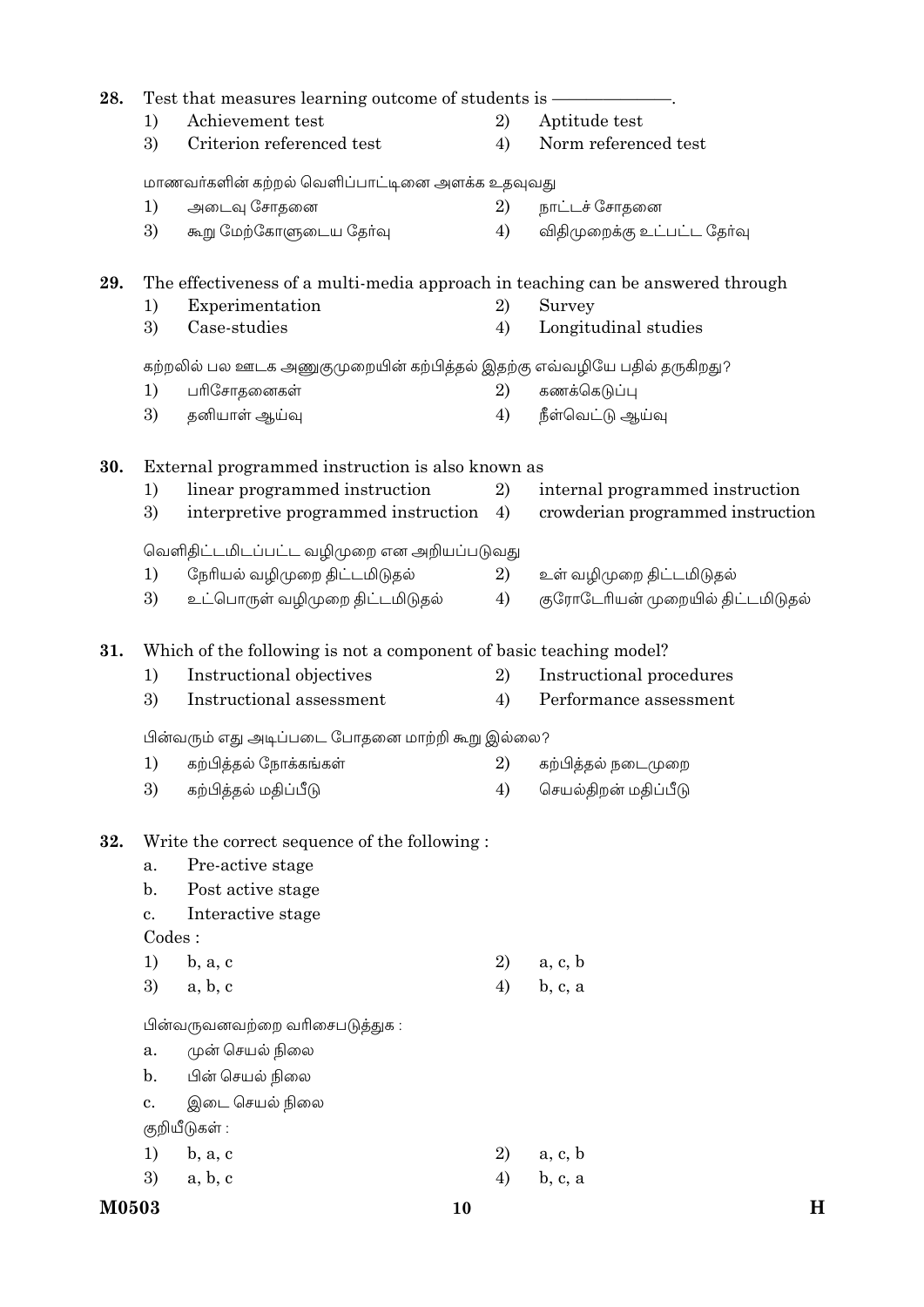- 33. A disability may be present in which of the following?
	- Speech, Hearing and Eyesight  $1)$
	- Continence, Dexterity and Physical Coordination 2)
	- 3) Mobility, Perception or Memory
	- $4)$ All of the above

கீழ்காண்பவற்றில் எதில் ஊனம் உள்ளது?

- $1)$ பேசுதல், கேட்டல் மற்றும் பார்வை
- $\overline{2}$ தன்னடக்கம், கைப்பழக்கம் மற்றும் உடல் ஒருங்கிணைப்பு
- $\overline{3}$ ) இடம் பெயர்தல், புலனுணர்வு மற்றும் நினைவாற்றல்
- $4)$ மேற்கூறிய அனைத்தும்

34. Which of the following is the most common reason for a special education evaluation?

- $1)$ Reading problems
- $2)$ Attention problems
- 3) Social skill problems
- $4)$ Academic problems

பின்வருவனவற்றுள் எது சிறப்பு கல்வி மதிப்பீட்டிற்க்கு பொதுவான காரணமாக ஆசிரியர் குறிப்பிடுகிறார்?

- $1)$ வாசித்தலில் சிக்கல்
- $(2)$ கவனத்தில் சிக்கல்
- 3) சமூக திறனில் சிக்கல்
- $4)$ கல்வி சார்ந்த சிக்கல்

35 The largest group of students with special needs in school system is classified as

- mentally retarded  $1)$
- $\overline{2}$ seriously emotionally disturbed
- 3) hearing impaired
- $4)$ learning disabled

பள்ளியில் சிறப்பு தேவைகள் கொண்ட பெருவாரியான மாணவர்களை என வகைப்படுத்தலாம்

- மனவளர்ச்சி குறைபாடுடையவர்கள்  $1)$
- 2) மனவெழுச்சியால் பாதித்தவா்கள்
- 3) காது கேளாதவர்கள்
- $4)$ கற்றல் குறைபாடுடையவர்கள்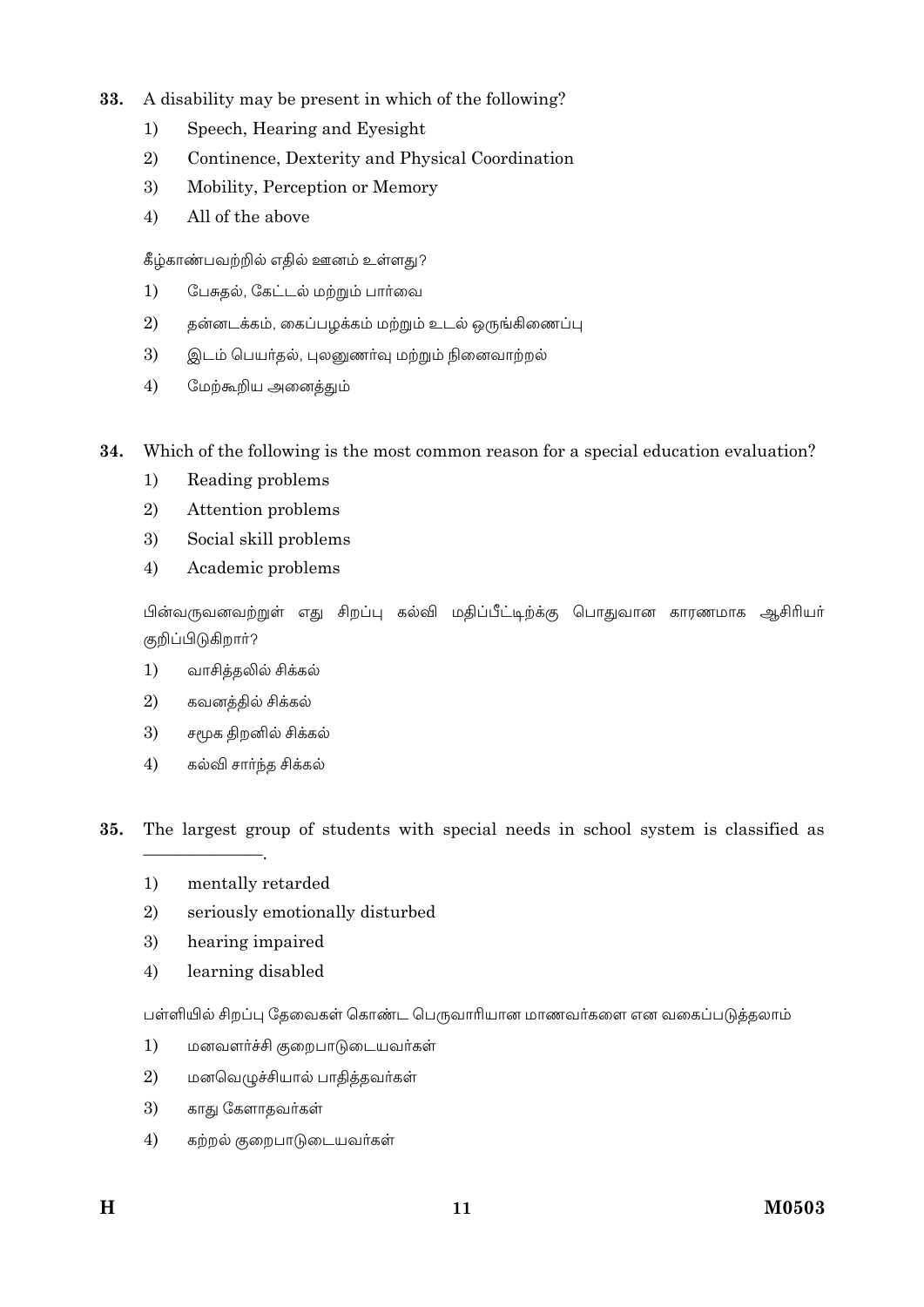- 36. The duration of Bachelor of Education programme of the country has been raised to two years w.e.f. 2015–2016 academic session on the basis of the recommendation of
	- $1)$ Kothari Commission 1964-66
	- 2) Justice Varma Commission 2012
	- National Curriculum Framework 2005 3)
	- 4) Right to Education Act 2009

2015–2016 கல்வியாண்டு முதல் கல்வியியல் கல்வியானது இரண்டு வருடங்களாக மாற்றம் செய்யப்பட்டதற்கு எந்த கல்வியியல் குழுவின் பரிந்துரையால் ஏற்கப்பட்டுள்ளது?

- கோத்தாரி கல்விக் குழு (1964–1966)  $1)$
- $2)$ நீதி வா்மா கல்விக் குழு (2012)
- 3) தேசிய கலைத்திட்ட அமைப்பு (2005)
- $4)$ கல்வி உரிமைச் சட்டம் (2009)

37. India has taken a move to ensure that there would be no untrained teacher at elementary school level by the end of August 2015 this is in the wake of

- $1)$ Verdict of Supreme Court  $2)$ Right to Education Act 2009
- Recommendation of NPE 1896 Rule made by NCTE 3) 4)

2015 ஆகஸ்ட் மாதத்திற்கும் பயிற்சி பெறாத தொடக்கநிலை ஆசிரியர்களே இல்லாத நிலையை இந்தியா உருவாக்க உறுதி அளித்துள்ளது. இது எதன் எழுச்சி?

- $1)$ உச்ச நீதிமன்ற தீர்ப்பு 2) கல்வி உரிமைச் சட்டம் (2009)
- 3)  $\text{NCTE}$ -அல் உருவாக்கப்பட்ட சட்டம் NPE (1986)-யின் பரிந்துரைகள் 4)
- 38. Faculty Improvement programme is meant for
	- $1)$ Primary school teachers
	- $\overline{2}$ Pre-primary teachers
	- 3) Secondary school teachers
	- $4)$ College and university teachers

துறை முன்னேற்ற நிகழ்வுகள் என்பது

- $1)$ தொடக்கநிலை பள்ளி ஆசிரியர்கள்
- $\overline{2}$ பள்ளி முன்பருவ நிலை ஆசிரியர்கள்
- 3) இடைநிலை ஆசிரியர்கள்
- $4)$ கல்லூரி மற்றும் பல்கலைக்கழக ஆசிரியா்கள்

**M0503**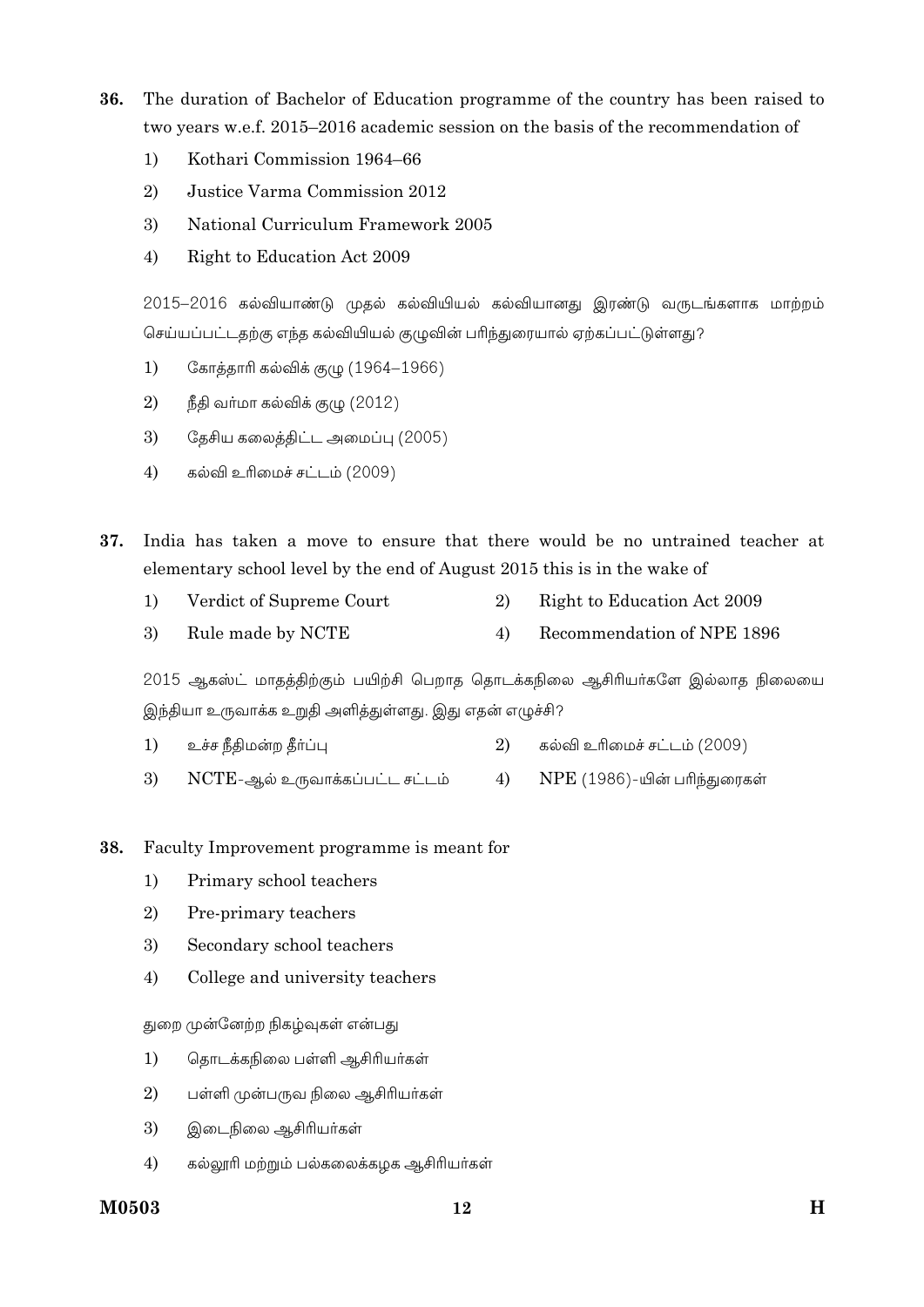"It is rational nature of man that makes him above other living creatures in the 39. world" called by

- Neo realism Sense Realism  $1)$ 2)
- Rational Humanism None of these 3)  $4)$

"உலகின் பிற உயிரினங்களை விட மனிதன் பகுத்தறிவு உள்ளவனாக கருதப்படுகிறான்" இது

- $1)$ நவீன நடப்பியல் 2) உணர்வு நடப்பியல்
- பகுத்தறியும் மனிதத்தன்மை 3)  $4)$ இவற்றில் எதுவுமில்லை

#### Aims of Education according to Buddhism is 40.

|    | Nirvan through eight fold paths | Pleasing God |
|----|---------------------------------|--------------|
| 3) | Extinction of sufferings        | None         |

- புத்தமதத்தின் கல்வி நோக்கங்கள் என்பது
- $1)$ முக்தி நிலையை அடையும் எண்வழி மார்க்கங்கள்
- கடவுளை வணங்குவது 2)
- 3) அழிவுக்கான வழி
- 4) இவற்றில் எதுவுமில்லை

The dimensions of reality, according to Tagore is the-man, nature and 41.

- $1)$ God  $2)$ Matter
- 3) Rational thinking  $4)$ None of these

தாகூரின் கூற்றுப்படி உண்மையின் வடிவங்களாக இருப்பது மனிதன், இயற்கை மற்றும்

- $1)$  $\overline{2}$ கடவுள் கருத்து
- 3) பகுத்தறிவு சிந்தனை  $4)$ இவற்றில் எதுவுமில்லை

### Ashram schools were established by 42.

- $1)$ Gandhiji Dayanandhar 2)
- 3) Aurobindo  $4)$ J. Krishnamoorthy

ஆசிரமப் பள்ளியை நிறுவியவர்

- $1)$ காந்திஜி 2) தயானந்தர்
- **J**. கிருஷ்ணமூர்த்தி அரபிந்தோ 3)  $4)$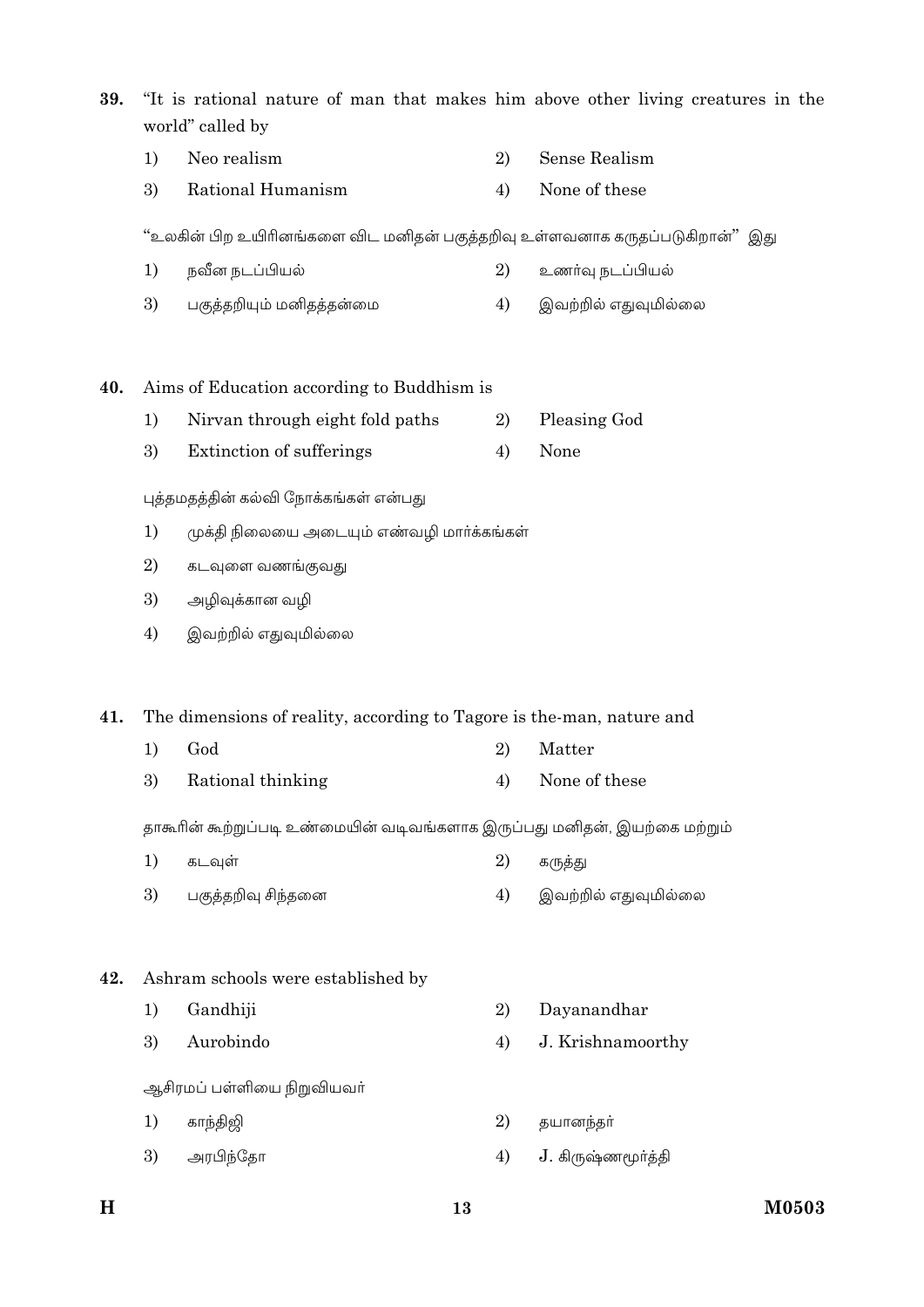#### 43. Which is not an element of tribal religion?

- Belief in the immortality of soul  $\overline{2}$ Belief in the rebirth of soul  $1)$
- 3) Belief in the supernatural 4) Belief in the heaven

இவற்றுள் எது பழங்குடியினர் மதத்தில் இல்லாதது?

- $1)$ ஆன்மா உயிர் வாழும் 2) ஆன்மா மறுபடியும் பிறக்கும்
- 3) மனிதனை தாண்டிய சக்தி 4) மறு உலகில் நம்பிக்கை

44. "There cannot be educated people without educated women", this was indicated by

- $1)$ The resolution of the National Policy on Education (1968)
- 2) The University Education Commission (1948-49)
- 3) The United Nations Declaration on the Elimination of Discrimination Against Women
- $4)$ New Policy on Education (1986)

"மகளிர் படிக்காவிட்டால் படித்த மக்களே இருக்க முடியாது" என்பது,

- $1)$ தேசிய கல்விக் கொள்கை 1968-ன் முடிவு
- $2)$ பல்கலைக்கழக கல்விக் குழு  $(1948-1949)$
- 3) மகளிரை வேறுபடுத்திப் பார்ப்பதை ஒழிக்க வேண்டும் என்ற ஐக்கிய நாடுகளின் பிரகடனம்
- $4)$  $\Box$ திய கல்விக் கொள்கை ( $1986$ )

### 45. First Experimental Laboratory was set up in

 $1)$ Leipzig Hull 2) Frankfurt 3) Berlin  $4)$ 

முதல் பரிசோதனை ஆய்வகம் நிறுவப்பட்ட இடம்

 $1)$ லீப்ஸிக் 2) ஹல் 3) பெர்லீன்  $4)$ **்பிராங்க்**ஃபர்ட்

#### 46. The oldest method in psychology is

- meditation  $1)$ observation 2)
- 3) introspection  $4)$ experimentation

## உளவியலில் பழமையான முறையானது

- $1)$ உற்றுநோக்கல்  $2)$ கியானம்
- 3) அகநோக்குமுறை  $4)$ பரிசோதனை முறை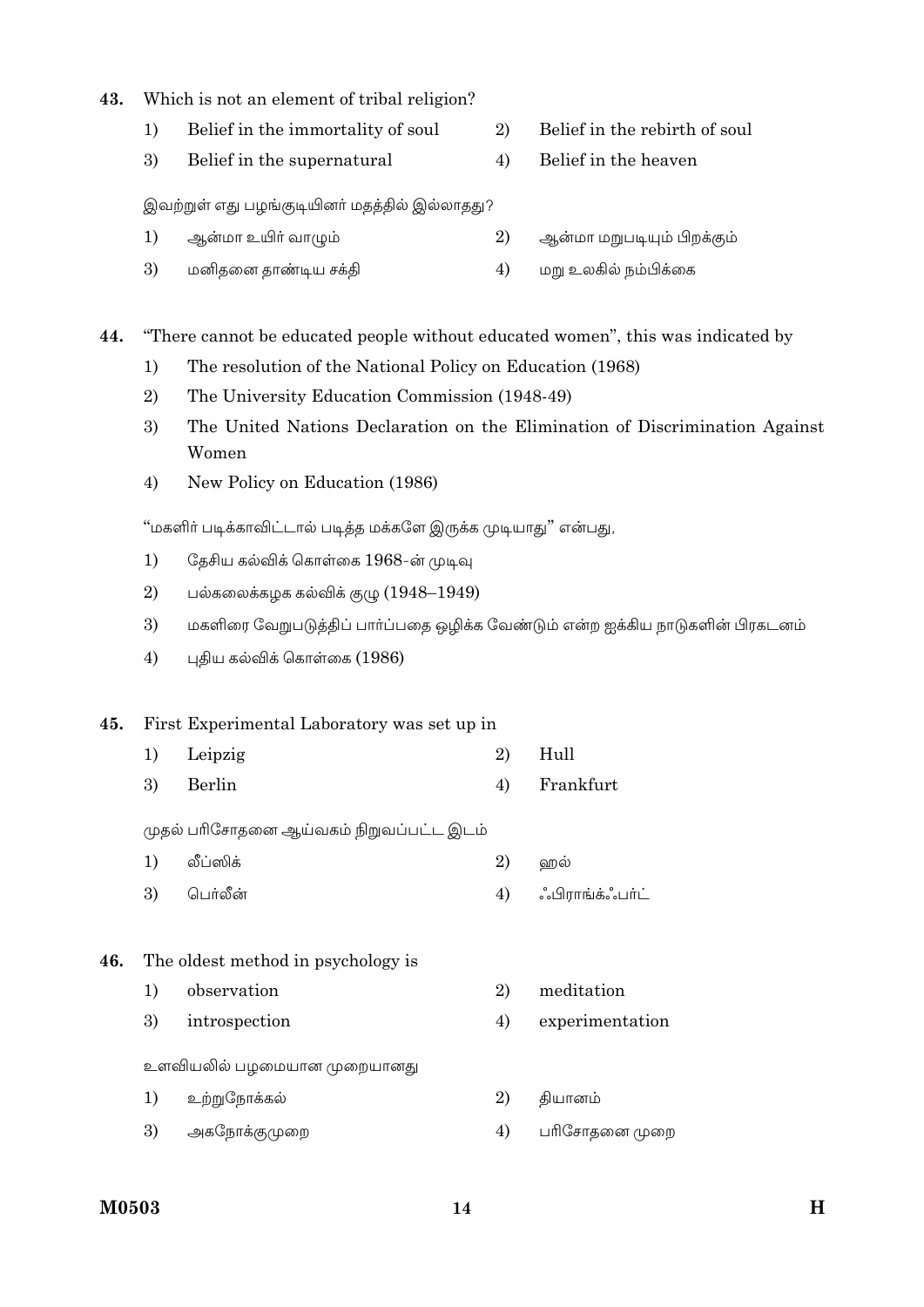| 47.                                                                                                     | Hunger, thirst, sex are called as |                                                                                                                                        |        |                           |
|---------------------------------------------------------------------------------------------------------|-----------------------------------|----------------------------------------------------------------------------------------------------------------------------------------|--------|---------------------------|
|                                                                                                         | 1)                                | Secondary needs                                                                                                                        | 2)     | Basic needs               |
|                                                                                                         | 3)                                | Psychological needs                                                                                                                    | 4)     | Safety needs              |
|                                                                                                         |                                   | பசி, தாகம், பாலுணா்வு அனைத்தும் சோ்ந்தவை                                                                                               |        |                           |
|                                                                                                         | 1)                                | இரண்டாம் நிலை தேவைகள்                                                                                                                  | 2)     | அடிப்படை தேவைகள்          |
|                                                                                                         | 3)                                | உளவியல் தேவைகள்                                                                                                                        | 4)     | பாதுகாப்பு தேவைகள்        |
| 48.                                                                                                     |                                   | Curiosity is classified as                                                                                                             |        |                           |
|                                                                                                         | 1)                                | psychological drive                                                                                                                    | 2)     | organic drive             |
|                                                                                                         | 3)                                | personal drive                                                                                                                         | 4)     | social drive              |
|                                                                                                         |                                   | ஆர்வம் இப்படி வகைப்படுத்தப்பட்டுள்ளது                                                                                                  |        |                           |
|                                                                                                         | 1)                                | உளவியல் இயக்கி                                                                                                                         | 2)     | கரிம இயக்கி               |
|                                                                                                         | 3)                                | தனிப்பட்ட இயக்கி                                                                                                                       | 4)     | சமூக இயக்கி               |
| 49.                                                                                                     |                                   | The type of conflict in which both hopes and fears are associated is called as                                                         |        |                           |
|                                                                                                         | 1)                                | approach-approach                                                                                                                      | 2)     | avoidance-avoidance       |
|                                                                                                         | 3)                                | approach-avoidance                                                                                                                     | 4)     | double approach-avoidance |
|                                                                                                         |                                   | நம்பிக்கைகளோடும் பயங்களோடும் தொடர்புடைய முரண்பாட்டின் வகைப்பாடானது                                                                     |        |                           |
|                                                                                                         | 1)                                | அணுகுதல்-அணுகுதல்                                                                                                                      | 2)     | விலகுதல்-விலகுதல்         |
|                                                                                                         | 3)                                | அணுகுதல்-விலகுதல்                                                                                                                      | 4)     | இரட்டை அணுகுதல்-விலகுதல்  |
| 50.                                                                                                     |                                   | If children are subjected to frequent rejection, punishment by parents may lead to                                                     |        |                           |
|                                                                                                         | 1)                                | inferiority feelings                                                                                                                   | 2)     | mental retardation        |
|                                                                                                         | 3)                                | suicide                                                                                                                                | 4)     | brain disorders           |
| தொடர்ச்சியாக<br>பெற்றோர்கள்<br>ஒதுக்கும்பொழுதோ<br>குழந்தைகளை<br>தண்டிக்கப்படும்பொழுதோ ஏற்படும் பாதிப்பு |                                   |                                                                                                                                        | அல்லது |                           |
|                                                                                                         | 1)                                | தாழ்வுணா்வு                                                                                                                            | 2)     | மனநிலை பாதித்தல்          |
|                                                                                                         | 3)                                | தற்கொலை உணர்வு                                                                                                                         | 4)     | மூளை கோளாறுகள்            |
| 51.                                                                                                     |                                   | Measurement of important abilities using procedures that simulate the application of<br>these abilities in real-life problems involves |        |                           |
|                                                                                                         | 1)                                | authentic assessment                                                                                                                   | 2)     | summative assessment      |
|                                                                                                         | 3)                                | evaluation                                                                                                                             | 4)     | none of these             |
|                                                                                                         |                                   | அன்றாட வாழ்வில் நடக்கும் பிரச்சினைகளை அளவிட உருவகப்படுத்தப்பட்டச் சோதனை                                                                |        |                           |
|                                                                                                         | 1)                                | நம்பத்தகுந்த மதிப்பீடு                                                                                                                 | 2)     | தொகை மதிப்பீடு            |
|                                                                                                         | 3)                                | மதிப்பிட                                                                                                                               | 4)     | இவற்றில் எதுவுமில்லை      |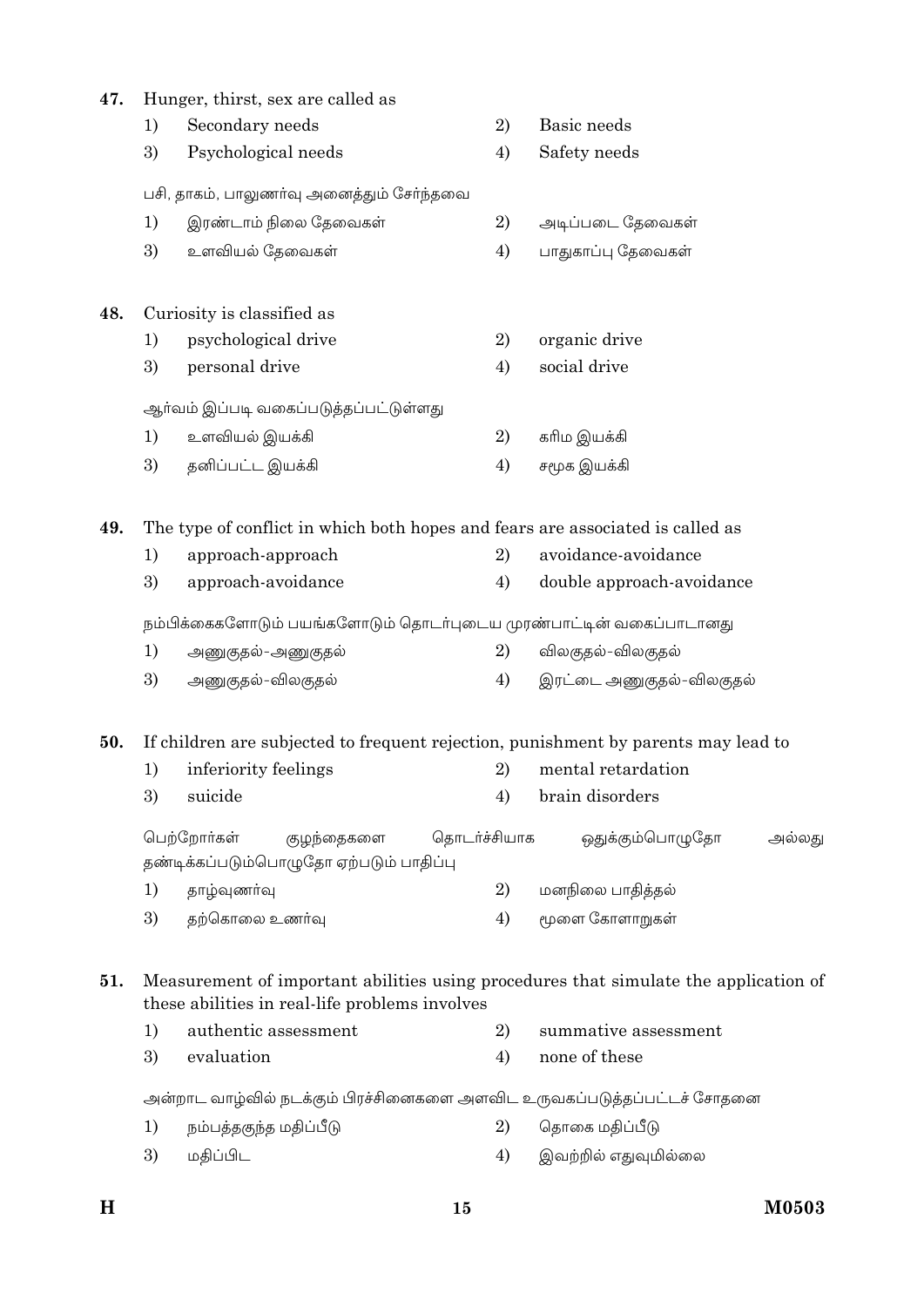- $52.$ A major advantage of using individual counseling rather than group counseling with students is that individual counseling
	- is the most confidential  $1)$
	- $2)$ is used with parent permission
	- 3) facilitates social skills
	- $4)$ employs decision-making skills

மாணவர்கள், குழு ஆலோசனையை விட தனிப்பட்ட ஆலோசனை பயன்படுத்துவதில் ஒரு பெரிய நன்மை ஏனெனில் தனிப்பட்ட ஆலோசனை

- $1)$ மிகவும் ரகசியமானது
- 2) பெற்றோர்கள் அனுமதி பயன்படுத்தப்படுகிறது
- 3) சமூக திறன்கள் வசதி
- 4) முடிவெடுக்கும் திறன் அமர்த்தியுள்ளது

53. Which of the following responses would be considered the most appropriate when counseling a child from a single-parent family?

- $1)$ Sympathizing with the child
- 2) Accepting the child's family structure
- 3) Emphasizing the single parent status
- $4)$ Ignoring the family structure

ஒரு ஒற்றை பெற்றோர் குடும்பத்தில் இருந்து ஒரு குழந்தை ஆலோசனை பெறும் போது பின்வரும் பதில்களில் இது மிகவும் பொருத்தமானது

- குழந்தை மீது அனுதாபம்  $1)$
- $\overline{2}$ குழந்தையின் குடும்ப அமைப்பை ஏற்றல்
- 3) ஒற்றை பெற்றோர் நிலையை வலியுறுத்துதல்
- 4) குடும்ப அமைப்பை புறக்கணித்தல்

54. Which is the most important technique a counselor employs in a group session?

- Being nonjudgmental and directive in approach  $1)$
- 2) Modeling self-disclosure and spontaneity
- 3) Helping to create an interactional network among members
- $4)$ Focusing on material brought to the group by the counselor

எந்த வகை நுட்பம் ஒரு ஆலோசகா் ஒரு குழு அமா்வு அமைப்பதற்கு உதவுகிறது?

- $1)$ இல்லாததாக குறைகாண்பதாக மற்றும் அணுகுமுறையில் உத்தரவு
- சுயவெளிப்படுத்தல் மற்றும் தன்னிச்சையான முறையில் 2)
- 3) உறுப்பினர்கள் மத்தியில் ஒரு தொடர்பினை உருவாக்க உதவும்
- $4)$ ஆலோசகரின் கவனம் குழுவிற்கு கொண்டு வரும் பொருட்களின் மீது உள்ளது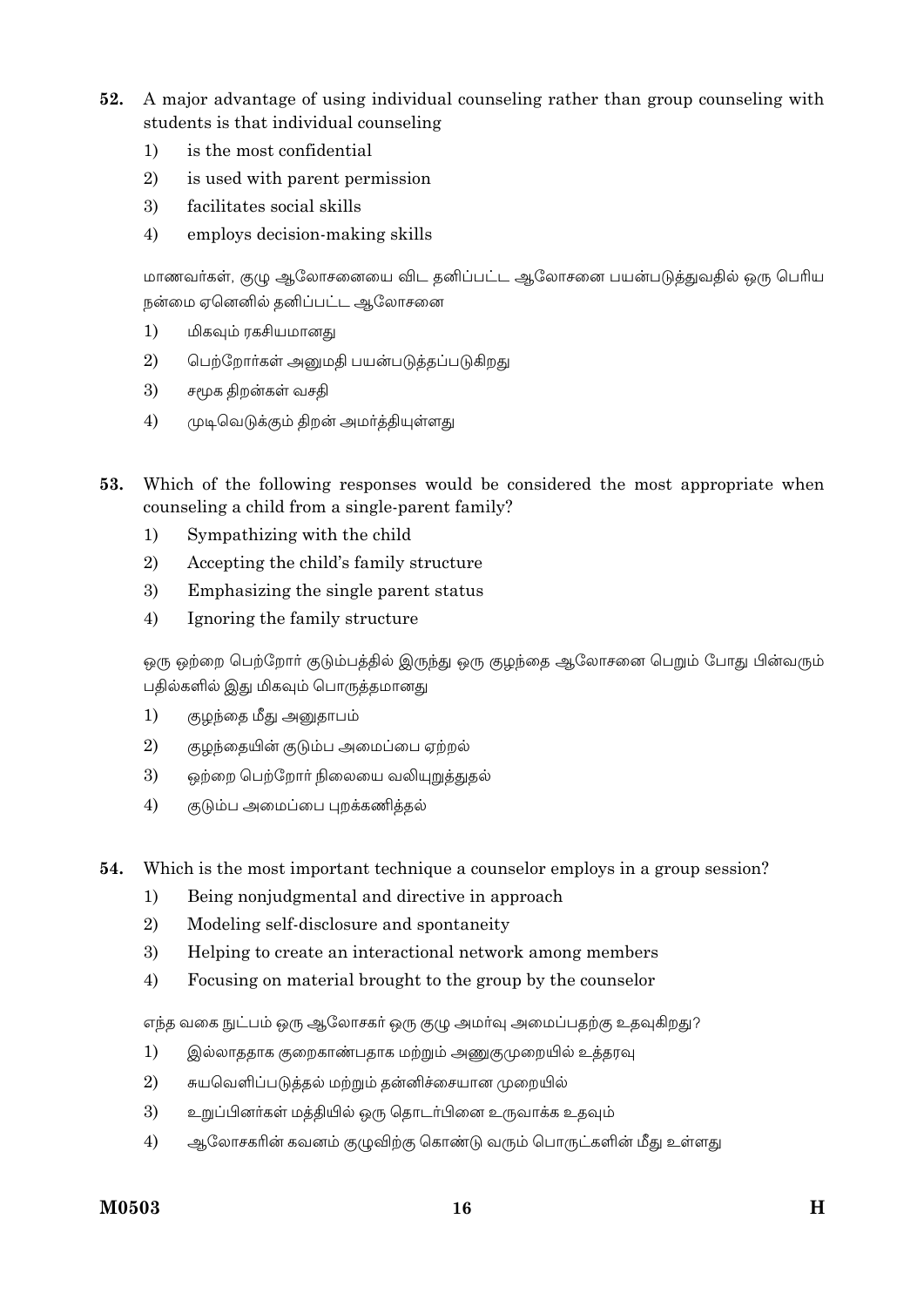### 55. Thinking analogously about hypothesis, a researcher should

- first bet and then roll the dice  $1)$
- 2) first roll the dice and then bet
- 3) chance his bet after the data are in
- 4) have no bets, but dice only

கருதுகோளுக்கு இணையான நினைத்து ஒரு ஆராய்ச்சியாளர் செய்ய வேண்டியது

- $1)$ முதலில் பந்தயம் பின்னர் பகடை உருட்டுதல்
- 2) முதலில் பகடை உருட்டுதல் பின்னர் பந்தயம்
- 3) தரவுகள் இருக்கும் பொழுது பந்தயம் வாய்ப்பு தருதல்
- 4) சவால் இல்லை, ஆனால் பகடையை மட்டும் உருட்டுதல்

Who said that "The problem is a proposed question for solution"? 56.

- John C. Torensand  $1)$
- $\mathbf{2}$ J.E. Almak
- 3) Fred N. Kurlinger
- John W. Best  $4)$

"பிரச்சனை என்பது தீர்வுக்காக முன்வைக்கப்பட்ட கேள்வி" என கூறியவர்

- ஜான் C. தோரன்சான்ட்  $1)$
- $\overline{2}$  $J.E.$  அல்மாக்
- $3)$ பிரெட் N. குர்லிங்கர்
- ஜான் W. பெஸ்ட்  $4)$
- 57. Man-to-man scale and 'portrait matching' are examples of
	- graphic scale  $1)$
	- $2)$ forced choice rating
	- 3) standard scale
	- $4)$ rating by cumulated points

மனிதன்-மனிதன் அளவுகோல் ஆகியவை மற்றும் உருவப்படம் பொருத்துதல் எதன் உதாரணங்கள்?

- கிராபிக் அளவுகோல்  $1)$
- $2)$ கட்டாய தேர்வு மதிப்பீடு
- 3) நிலையான அளவுகோல்
- $4)$ தொகுக்கப்பட்ட புள்ளி மதிப்பீடுகள்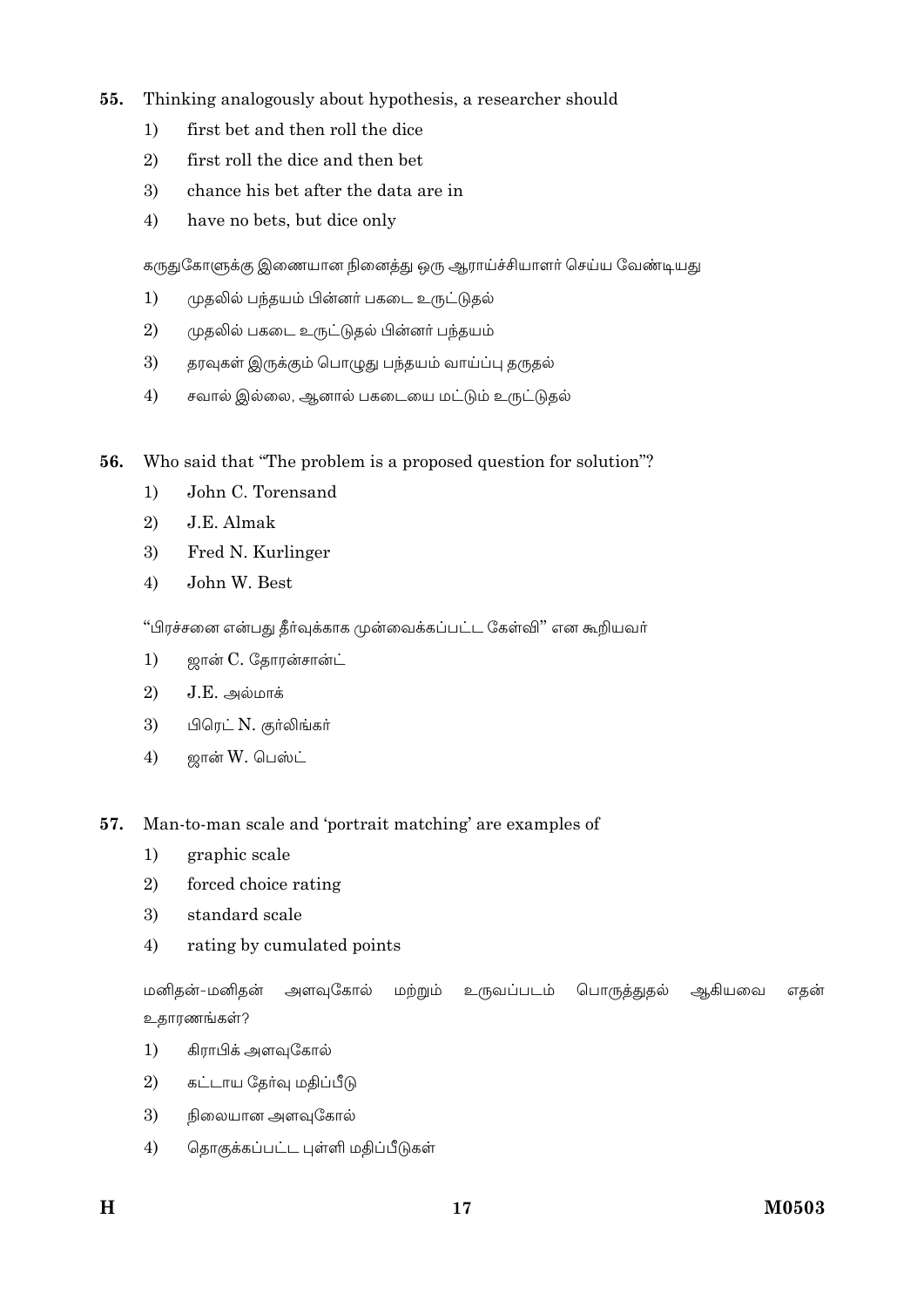#### A qualitative study does not intend to 58.

- bring out human subjectivity  $\left( \right)$
- 3) establish credibility of conclusions

பண்பறி சோதனையின் நோக்கம் இல்லாதது

- மனித உள்ளுணர்வை வெளிகொணர்தல்  $1)$
- 2) கண்டுபிடிப்புகளை பொதுமைபடுத்துதல்
- 3) நம்பகத் தன்மை கொண்ட முடிவுகளை கொடுத்தல்
- $4)$ பகுப்பாய்வு அறிகுறி முறையை பயன்படுத்துதல்
- 59. Consider the following statements about a laboratory experiment
	- It has relatively complete control of extraneous variables.  $A$ .

**B.** Its results are applicable to real life situations.

Select the correct answer using the codes given below:

- Both A and B are correct A is incorrect but B is correct  $1)$ 2)
- 3) Neither A nor B is correct  $4)$ A is correct, but B is incorrect

ஆய்வக சோதனையில் பின்வரும் கருத்துகளை கவனிக்கவும் :

- இது புறம்பான மாறிகளை ஒப்பீட்டளவில் முழுவதும் கட்டுபடுத்தும். A.
- **B.** இதன் முடிவு நிஜ வாழ்க்கை சூழ்நிலையில் பொருந்தும்.

கீமே கொடுக்கப்பட்டுள்ள குறியீடுகளில் இருந்து சரியானவற்றை கேர்வு செய்க :

- $A$  மற்றும்  $B$  சரியாக உள்ளது  $A$  தவறு ஆனால்  $B$  சரி  $1)$ 2)
- 3)  $A$  அல்லது  $B$  சரி 4)  $A$  சரி ஆனால்  $B$  தவறு

60. Which University was the first University to start distance course in Higher Education?

- Open University of Andra Pradesh  $1)$ University of Delhi 2)
- 3) **Madras University**  $4)$ **IGNOU**

உயர் கல்வியில் தொலைதூரக் கல்வியை கொடுத்த முதல் பல்கலைக்கழகம் எது?

- $1)$ டெல்லி பல்கலைக்கழகம்
- $\overline{2}$ ஆந்திரா திறந்தவெளி பல்கலைக்கமுகம்
- 3) சென்னை பல்கலைக்கழகம்
- $4)$ இந்திராகாந்தி திறந்தவெளி பல்கலைக்கழகம்

61. Who put up a resolution for free and compulsory education should be provided?

- $1)$ Dr. Radhakrishnan 2) Gopala Krishna Gokhale
- $\overline{3}$ Dr Amhedkar  $4)$ None of the above

இலவச மற்றும் கட்டாய கல்வியை கொடுக்க கீழ்க்கண்டவர்களில் தீர்மானம் கொண்டு வந்தவர் யார்?

- டாக்டர். ராதாகிருஷ்ணன்  $(2)$ கோபால கிருஷ்ண கோகலே  $1)$
- 3) மேற்கண்ட ஏதுமில்லை டாக்டர். பி.ஆர். அம்பேத்கார்  $4)$
- 2) generalize the findings
- 4) use indicative methods of analysis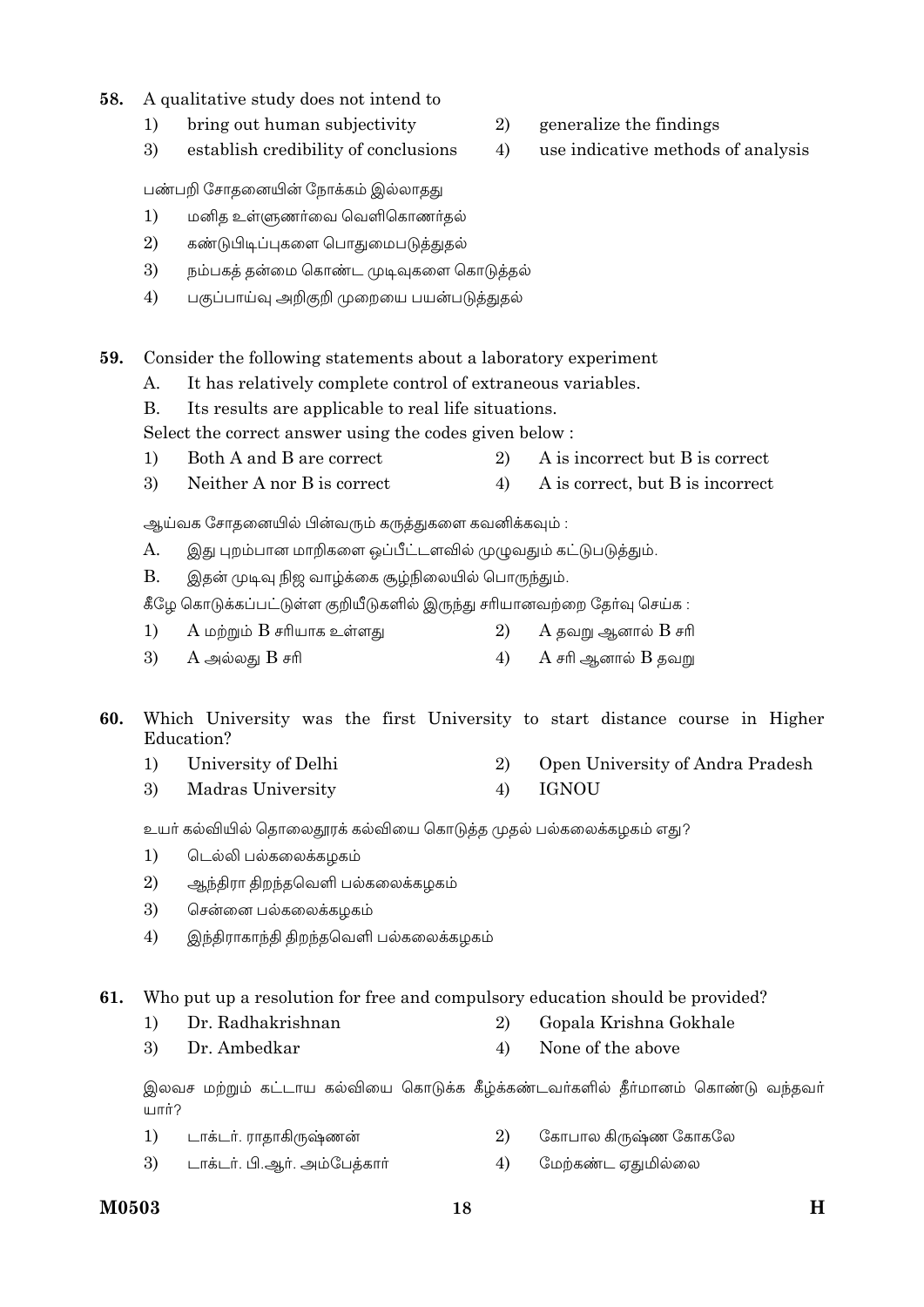- **62.** According to Hilda Taba which one is called as grass root in curriculum development?
	- 1) The teacher who teaches the curriculum should participate in curriculum development
	- 2) Grass root is the content of the curriculum
	- 3) Grass root constitute the book, size of the book, author, and the language
	- 4) None of the above

் வில்டா தபா என்பாரின் கூற்றுப்படி கலைத்திட்ட உருவாக்கத்தின் அடிப்படை என்பது

- 1) கற்பிக்கும் ஆசிரியர் மட்டும் கலைத்திட்ட உருவாக்கத்தில் பங்கு கொள்ள வேண்டும்
- $2$ ) கலைத்திட்ட பொருளடக்கத்தின் அடிப்படையானது
- 3) புத்தகம், புத்தகத்தின் அளவு, ஆசிரியர் மற்றும் மொழி சார்புடையது
- 4) மேற்கண்ட எதுவுமில்லை
- **63.** What do you mean by PPBS in system analysis in curriculum development?
	- 1) Planning Preparing Budgeting System
	- 2) Planning Projecting Broadcasting System
	- 3) Preparing Projecting Broadcasting System
	- 4) Planning Programming Budgeting System

கலைதிட்ட உருவாக்கத்தில் அமைப்பு ஆராய்தலில்  $\mathrm{PPBS}$ -ன் பொருள் என்ன?

- 1) நிதிநிலை அறிக்கை திட்டம் தயார் செய்தல்
- 2) ஒலிபரப்பு பெருக்கிகளைத் திட்டமிடுதல்
- 3) ஒலிபரப்பு பெருக்கிகளை தயார் செய்தல்
- $4)$  நிதிநிலை அறிக்கை நிலைத் திட்டமிடல்
- **64.** Which of the following is evaluated by curriculum evaluation procedure?
	- 1) Teachers teaching competencies
	- 2) Learning outcomes
	- 3) Both curricular and co-curricular activities
	- 4) None of the above

கலைத்திட்ட மதிப்பீடு செய்முறை கீழ்க்கண்ட எதனை மதிப்பீடு செய்கிறது?

- 1) ஆசிரியர் கற்பித்தல் திறமைகள்
- $2)$  கற்றல் வெளிப்பாடு
- 3) கலைத்திட்ட மற்றும் கலைத்திட்டம் சார்ந்த செயல்பாடு
- 4) மேற்கண்ட எதுவுமில்லை

**65.** The literal meaning of curriculum is derived from which language?

- 1) Greek 2) English
- 3) Latin 4) French

கலைத்திட்டம் என்பது கீழ்க்கண்ட எந்த மொழியிலிருந்து வந்தது?

- $1)$  கிரேக்கம்  $2)$  ஆங்கிலம்
- 3) »zwß 4) ¤μõß\_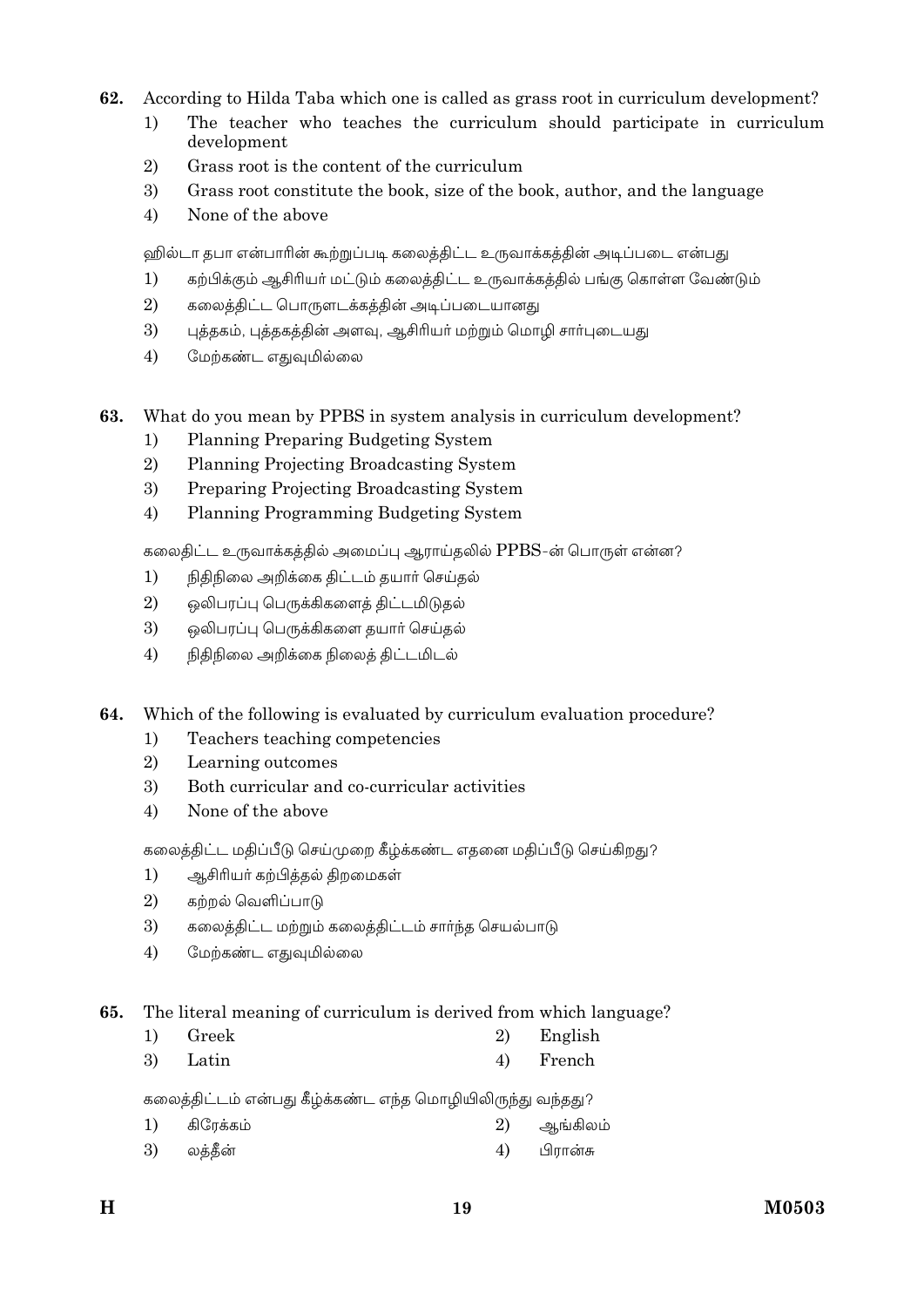- 66. What is common in various definitions of leadership?
	- Leadership is an attribution made by followers  $1)$
	- $\overline{2}$ Leadership is an authority relationship
	- 3) Leadership is the ability to make good decision
	- $4)$ Leadership is an influential process

தலைமையின் பல்வேறு வரையறைகளில் பொதுவானது எது?

- தலைமையை பின்பற்றுபவர்கள் மூலம் பண்புகள் உண்டாகிறது  $1)$
- $2)$ தலைமை என்பது அதிகார உறவு முறைகளை கொண்டுள்ளது
- 3) தலைமை நல்ல முடிவுகளை எடுக்கும் திறன் உடையது
- $\overline{4}$ தலைமை என்பது செல்வாக்கு செயல்முறை ஆகும்

#### 67. Which of the following is not an assumption underlying testing and measurement?

- Various approaches to measuring aspects of the same thing can be useful  $1)$
- $\overline{2}$ Error is rarely present in the measurement process
- $\mathfrak{Z}$ Present-day behavior predicts future behavior
- $4)$ Testing and assessment benefit society

கீழ்கண்டவற்றில் எது சோதனை மற்றும் அளவீடுகள் பற்றிய அனுமானம் இல்லை?

- $1)$ ஒரே மாதிரியான அளவீடுகள் பலதரபட்ட அணுகுமுறைக்கு பயன்படுகிறது
- 2) பிழை எவ்வப்போதாவது ஏற்படும்
- எதிர்காலம் நடத்தையை நிகழ் காலத்தில் அனுமானிக்க முடியும் 3)
- $4)$ சோதனை மற்றும் அளவீடுகள் சமூகத்தில் நன்மை தரும்

68. The test measures what we intend to measure. This quality of the test is called

- $1)$ Reliability  $(2)$ Validity
- $\overline{3}$ Objectivity  $4)$ Usability

ஆய்வின் தரத்தை கண்டறிய உதவும் முறை கீழ்க்கண்டவாறு அழைக்கப்படுகிறது

- $1)$ உண்மைத் தன்மை 2) பொருத்தப்பாட்டு
- 3) 4) புறவயத்தன்மை பயன்பாடு
- If a test measures a single construct then 69.
	- The items should correlate with the total score  $1)$
	- 2) The items should not correlate with the total score
	- 3) The test should not correlate with other measures of the same construct
	- $4)$ There must be a reliable alternative form

ஒரு குறிப்பிட்ட கருத்தை மட்டும் ஒரு தேர்வு அளவிட்டால்

- உருப்படிகள் மொத்த மதிப்பெண்னுடன் தொடர்புடையதாக இருக்க வேண்டும்  $1)$
- $\overline{2}$ உருப்படிகள் மொத்த மதிப்பெண்னுடன் தொடர்பற்றதாக இருக்க வேண்டும்
- 3) தேர்வு ஒரு குறிப்பிட்ட உருவாக்கத்தின் மற்ற அளவீடுகளுடன் தொடர்புள்ளதாக இருக்கக் கூடாது
- $4)$ நம்பகத் தன்மையுடைய மாற்று இருக்க வேண்டும்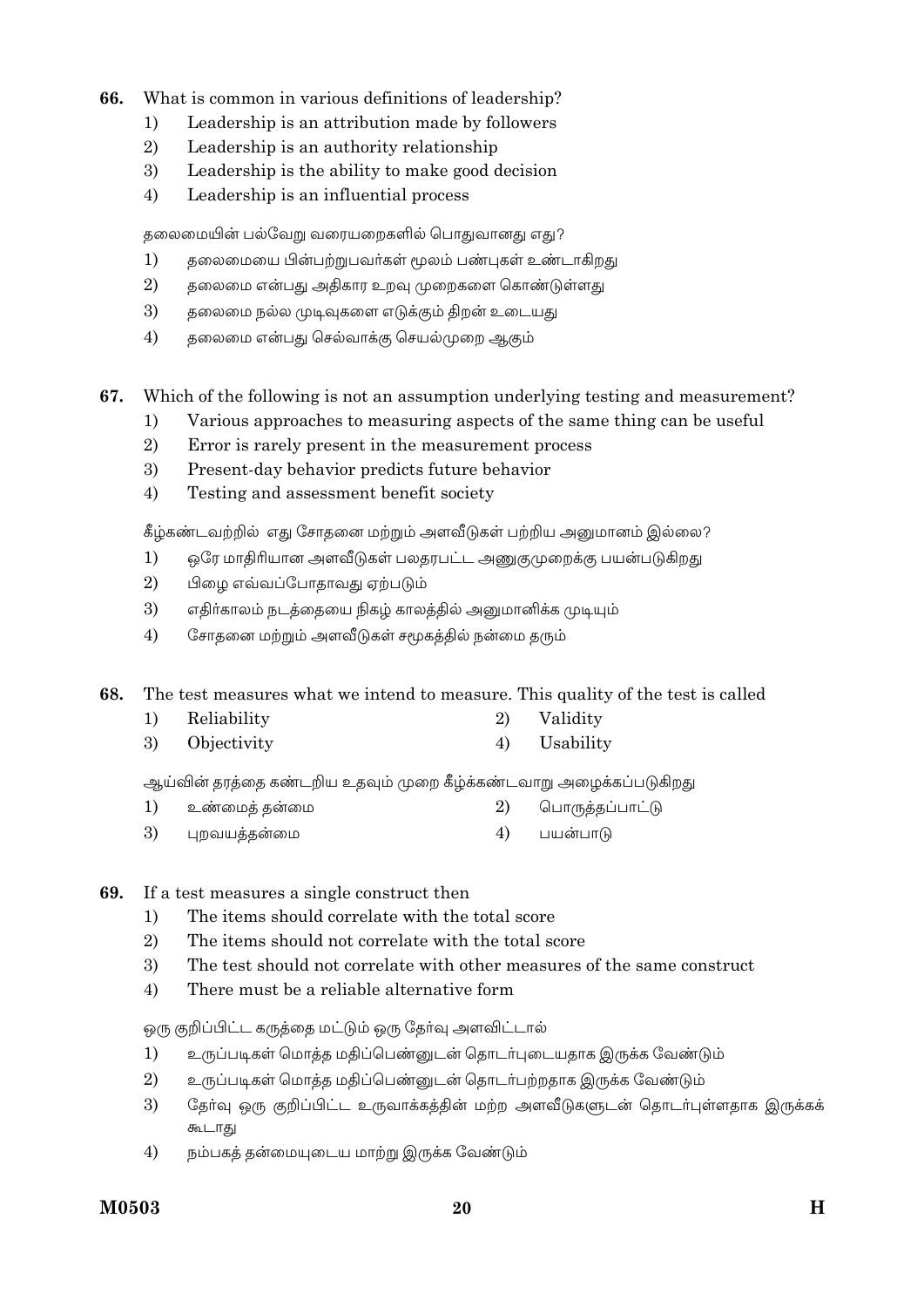### 70 Which of the following is the correct match?

## List<sub>I</sub>

- Audio-visual aids  $(a)$
- (b) Behaviour technology
- $\left( \mathrm{e}\right)$ Programmed instruction
- $(d)$ Training psychology

Codes:

- $1)$ a and A
- $\overline{2}$ a and B
- c and D  $\mathfrak{Z}$
- $4)$ d and A

பின்வருவனவற்றுள் சரியானது எது?

# பட்டியல் I

- ஒலி ஒளி சாதனம்  $(a)$
- $(b)$ நடத்தை தொழில்நுட்பம்
- $\left( \mathrm{e}\right)$ திட்டமிடப்பட்ட அறிவுறுத்தல்
- $(d)$ பயிற்சி உளவியல்

குறியீடுகள் :

- $1)$ a and A
- $(2)$ a and B
- 3) c and D
- $\overline{4}$ d and A

71. The Web 2.0 technologies which are helping in acquiring multiple knowledge are

 $\overline{2}$ 

 $2)$ 

- You-Tube  $1)$
- 3) Link  $4)$ Bookmark

பின்வரும் எந்த வலை–2.0 தொழில்நுட்பம் பல அறிவு பெறுவதற்கு உதவுகிறது?

- 2) வலைத்தளம்  $1)$ யூ–டியூப்
	- 3) இணைப்பு  $4)$ புக்மார்க்

### 72. Give the expansion of SEN

- $1)$ Special and Exceptional Needs
- Social Educational Needs 3) 4)
- SEN என்பதன் விரிவாக்கத்தை கொடு
- சிறப்பு மற்றும் தனிச்சிறப்பு வாய்ந்த தேவைகள்  $1)$
- $2)$ சிறப்பு கல்வி தேவைகள்
- 3) சமூக கல்வித் தேவைகள்
- $4)$ இடம் சார்ந்த உணர்வு சார்ந்த பேச்சுவார்த்தை

# List<sub>II</sub>

- Software  $\mathbf{A}$
- $B<sub>1</sub>$ Hardware
- $C_{\cdot}$ Management technology
- $D_{\cdot}$ System analysis

# பட்டியல் II

- A. மென்பொருள்
- $B<sub>r</sub>$ வன்பொருள்

Website

**Special Educational Needs** 

Spatial Emotional Negotiation

- $C_{\cdot}$ மேலாண்மை தொழில்நுட்பம்
- $D_{\cdot}$ அமைப்பு பகுப்பாய்வு

M0503

 $H$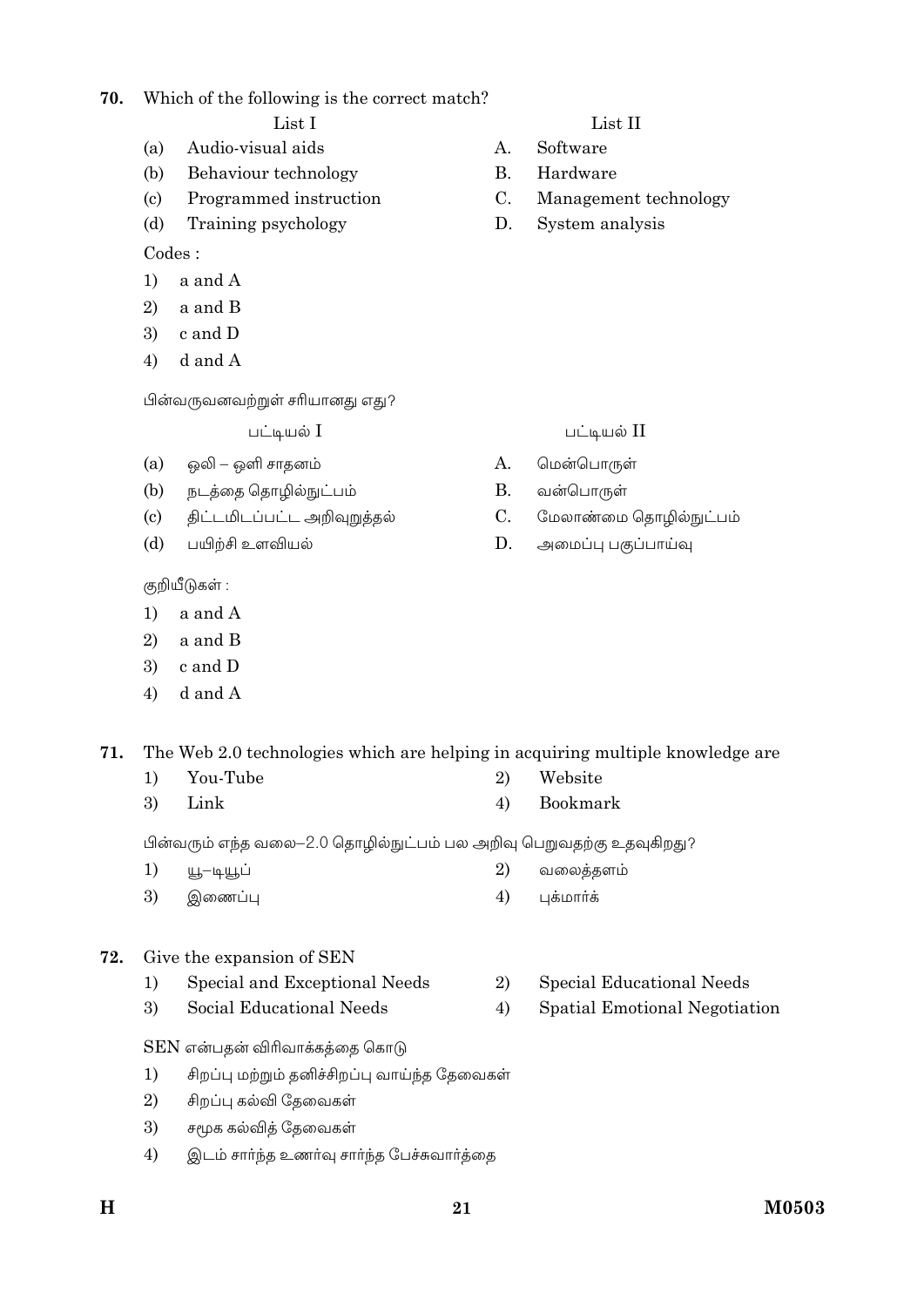### 73. is the primary purpose of a special education referral.

- To obtain funding for a student with disabilities  $1)$
- $2)$ To identify the special needs of a student
- 3) To request tutorial assistance for a student with disabilities
- To place a student with disabilities in a special school  $4)$

சிறப்பு கல்வியின் முதன்மையானத் தேவை எது?

- $1)$ குறைபாடுடைய மாணவர்களுக்கு பண உதவி
- 2) மாணவர்களின் சிறப்பு பெறுவதற்காக தேவையை கண்டறிவதற்க்காக
- 3) குறைபாடுடைய மாணவர்களுக்கு தனிமுறை கற்றலை பெற வேண்டுதல்
- குறைபாடுகளை மாணவர்களை சிறப்பு பள்ளியில் சேர்த்தல்  $4)$
- Which of the following is related to pre-service teacher education? 74.
	- $1)$ Revision of school education syllabus by state institute of education/SCERT
	- 2) Orientation and Refresher Courses
	- 3) Proper screening of teaching aspirants through teaching aptitude tests
	- Crash course for mathematics teachers 4)

கீழே கொடுக்கப்பட்டுள்ளவற்றுள் ஆசிரியர் பணி முன் பயிற்சியுடன் தொடர்புடையவை எவை?

- $1)$ மாநில கல்வியியல் ஆராய்ச்சி நிறுவனத்தால் திருத்தம் செய்யப்பட்ட பள்ளி கல்வியியல் பாடத்திட்டம்
- 2) ஒருங்கிணைப்புப் பயிற்சி மற்றும் புத்தாக்கப் பயிற்சி
- 3) ஆசிரியராக விரும்பும் மாணவர்களை கற்பித்தல் நாட்ட சோதனைகள் மூலம் சோதித்தறிதல்
- $4)$ ஆசிரியா்களுக்கான குறுகிய கால ஆழ்ந்த பயிற்சி வகுப்புகள்
- The curriculum for refresher courses in Academic staff Colleges can be made more 75. effective by
	- Micro teaching  $1)$
	- 2) **Teacher Competency Development Programmes**
	- 3) Internship
	- $4)$ Team Teaching

கல்வியாண்டிலுள்ள கல்லூரி ஆசிரியர்களுக்கான புத்தாக்க பயிற்சிக்கான கலைத் திட்டத்தை எவ்வாறு மேம்படுத்தலாம்?

- $1)$ நுண்ணிலைக் கற்பித்தல்
- 2) ஆசிரியா்களின் திறமைகளை வளா்க்கும் நிகழ்ச்சிகள்
- 3) நுண்முக பயிற்சி
- $4)$ குழு கற்பித்தல்